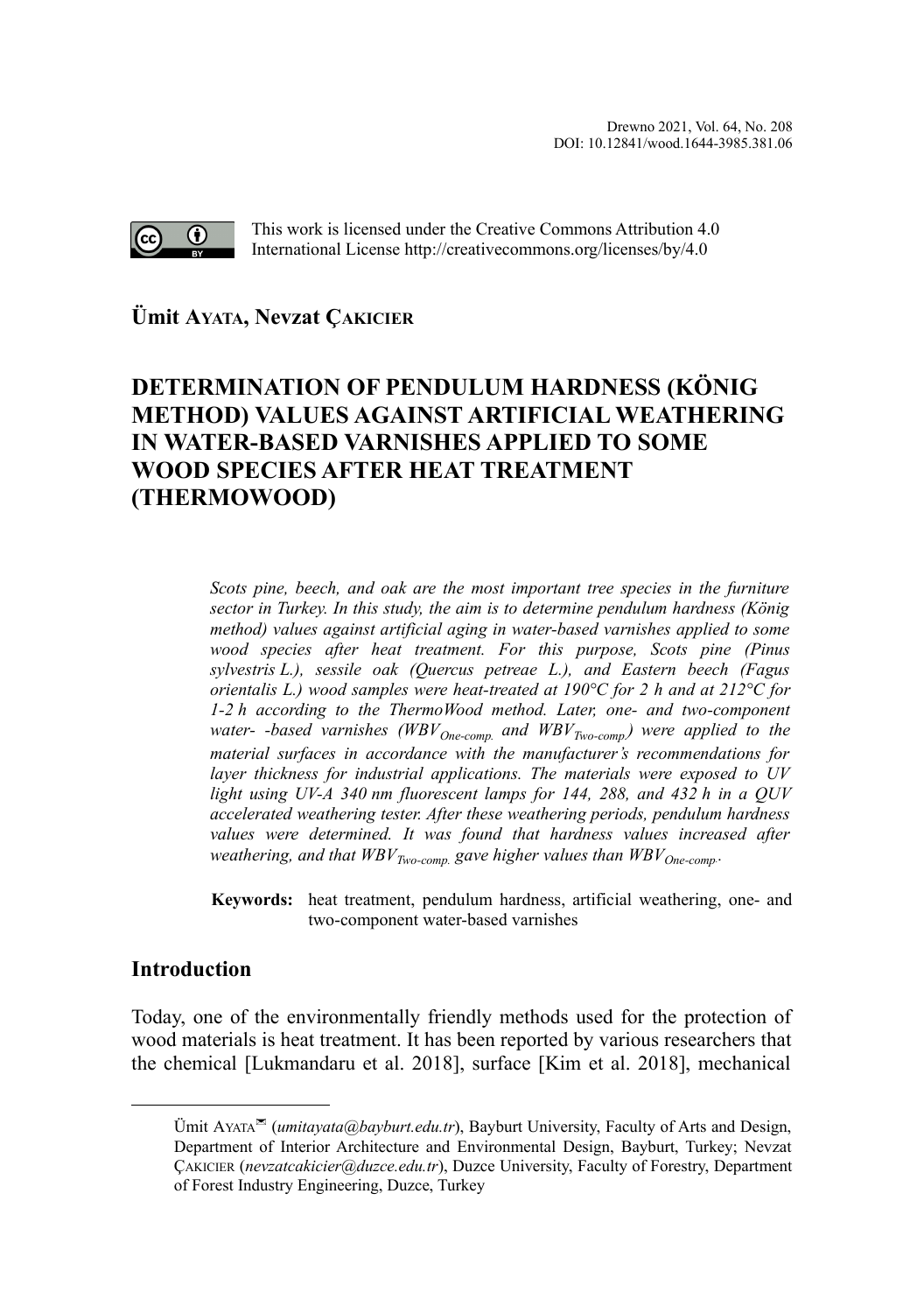[Esteves et al. 2008; Won et al. 2012; Hidayat et al. 2015], physical [Bazyar 2012] and biological [Elaieb et al. 2015] properties of wood materials are altered by heat treatment. These changes have led to differences in the possible areas of outdoor use of wood. In addition, applying outdoor varnishes to heat-treated wood and investigating compatibility with outdoor conditions helps to explain the relationship between the factors of wood type, varnish type, heat treatment and weathering. This information is important for the furniture, varnish, and wood industries.

Various tests are carried out on varnished surfaces, one of them being the pendulum hardness test. Pendulum hardness (PH) is widely used in the coating industry [Marrion 2004]. Because the pendulum method can distinguish small changes in coating hardness [Choi and Kim 2006], it is an effective method to examine curing processes of coatings [Huang et al. 2014]. The pendulum method evaluates stiffness by measuring the damping time of an oscillating pendulum. The pendulum rests on a plating surface with two steel balls. When initiated, the viscoelastic behaviour of the coating determines its release time. Hard coatings exhibit long release times.

A PH tester can be equipped with a "König" or "Persoz" pendulum. In the König method, the ball has a weight of 200 g and a diameter of 5 mm, and deflection starts at  $6^{\circ}$  and ends at  $3^{\circ}$  with an oscillation period of 1.4 seconds (reference: glass damping, 250 s). In the Persoz method, the ball has a weight of 500 g and a diameter of 8 mm, and deflection starts at  $12^{\circ}$  and ends at  $4^{\circ}$  with 1-second oscillations (reference: glass damping, 430 s) [Schwalm 2007].

In the literature there are studies on pendulum hardness (PH) values determined on various varnish types  $(\bar{U}V$  system,  $WBV_{One-Comp.}$  and WBVTwo-Comp., polyurethane, synthetic, cellulosic, acrylic, etc.) applied to the surfaces of wood from different species. Some examples of such studies are described below.

Peker [1997] applied synthetic and polyurethane varnish to Scots pine and Anatolian chestnut wood surfaces treated with tanalith-CBC (13%) and paraffin + synthetic thinner + varnish  $(1\% + 79\% + 20\%)$ . The surfaces of the test samples were placed at an angle of 45° to receive the sun directly. Polyurethane varnish produced the best PH values (Scots pine 100%, chestnut 85%), followed by synthetic varnish and added water repellents.

Ozen and Sonmez [1999] applied synthetic, cellulosic, polyurethane, and acid-hardened varnishes to beech, Scots pine, oak, and chestnut woods. They then exposed the varnished materials to natural aging for 22 months. Their results showed that the PH values increased.

Yalınkılıç et al. [1999] investigated the outdoor weathering performance (6 and 9 months) of chestnut and Scots pine with alkyd-based synthetic and polyurethane varnishes applied over CCB-impregnated, water-repellent solutions, and without impregnation. It was reported that PH values increased with increasing aging time for both varnish types.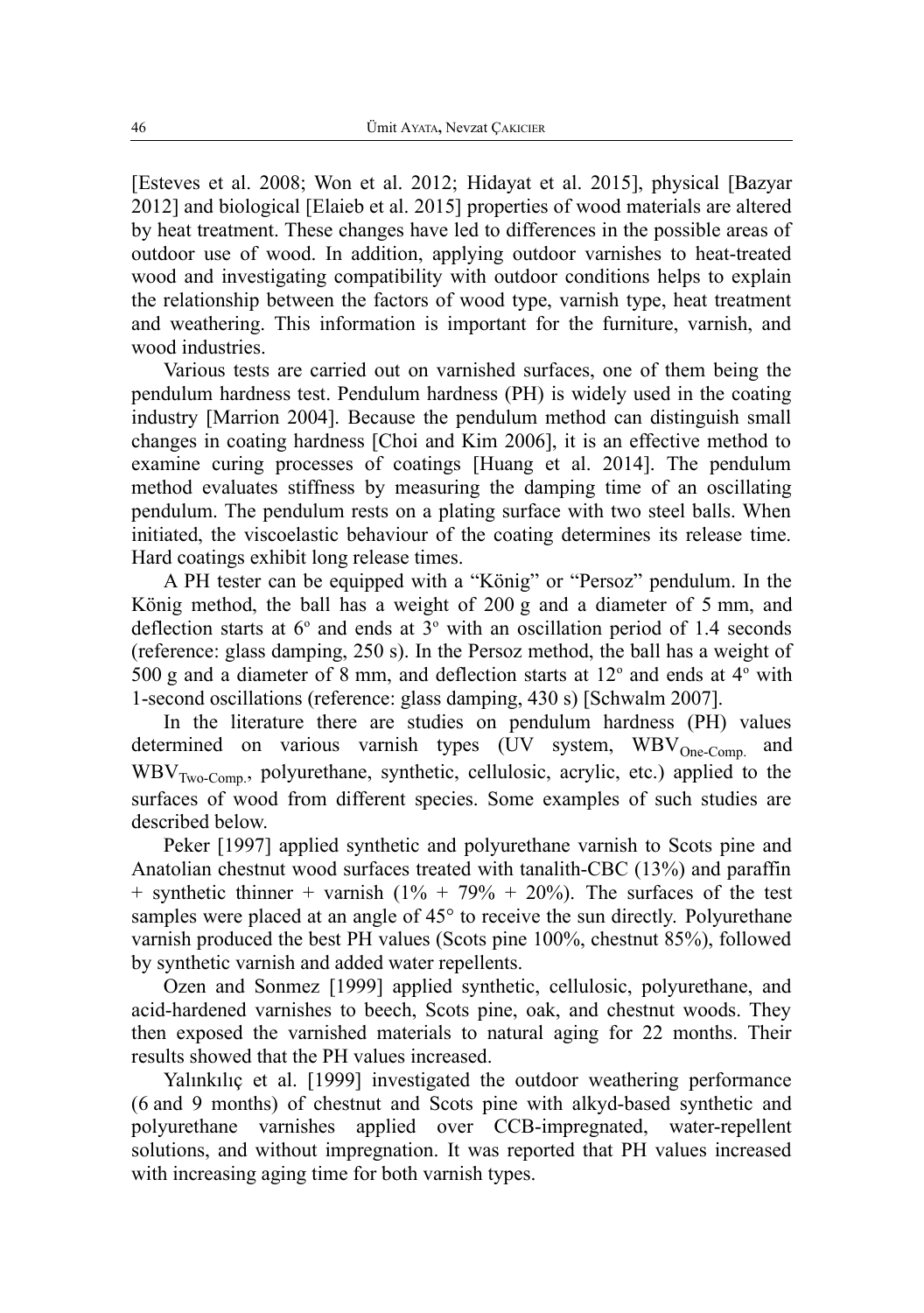Pelit [2007] compared the effects of hardness on single and double water- -based varnishes applied to the surfaces of Scots pine and Eastern beech woods with different moisture contents (8%, 10%, and 12%). The results showed that for both wood species, the PH values for  $WBV_{One-Comp.}$  were higher than those for  $WBV_{Two-Comp}$ .

Cakicier [2007] determined the performance properties of the varnish layer after weathering using a xenon-arc lamp, on Scots pine, iroko, and Anatolian chestnut test samples coated with  $WBV_{One-Comp.}$  and  $WBV_{Two-Comp.}$ .

Pelit [2014] determined the PH values of  $WBV_{One-Comp.}$  and  $WBV_{Two-Comp.}$ applied to beech and Scots pine woods that had been heat-treated at 190 *°*C, 200*°*C, and 210*°*C for 2 h.

In a study by Cakicier et al. [2017], synthetic varnish and  $WBV_{One-Comp}$  were applied to European alder, American ash, white poplar and white willow wood samples after heat-treatment at 190*°*C for 1.5 h and at 212*°*C for 2 h (ThermoWood). The coated specimens were exposed to a UV-A 340 nm fluorescent lamp in a QUV accelerated weathering tester for 144, 288, and 432 h. They reported that the PH values varied depending on the weathering time.

Ulay [2018] investigated the values of PH after weathering in iroko and ash woods coated with different (WBV $_{One-Comp.}$  and WBV $_{Two-Comp.}$ , two-component solvent-based acrylic and polyurethane) varnishes and heat-treated at 190°C for 1.5 h and at 212°C for 2 h. The varnished materials were exposed to aging for 144, 288, 432 and 576 h in a QUV accelerated aging test device with UV-B 313 EL fluorescent lamps. The results showed that the PH value decreased.

Gunduz [2018] treated Scots pine wood with 3% aqueous solutions of Wolmanit CX-8, Celcure AC-500 and Adolit KD-5. Later, water-based, polyurethane, and cellulosic varnishes were applied. The varnished materials obtained were exposed to aging for 250, 500, 750, and 1000 h. According to the results, for all three varnish types, the pre-impregnation process before varnishing led to improvement in the surface hardness values of test samples.

Kilic [2019] carried out research on weathered and unweathered (in tangential and radial section directions) sessile oak, Scots pine, and chestnut wood coated with polyurethane, water-based, and acrylic varnishes. Higher PH values were obtained for oak and chestnut than for Scots pine.

Aykaç and Sofuoğlu [2021] applied synthetic, cellulosic, water-based, and polyurethane varnishes to bamboo surfaces, and reported the PH values as 11.40, 18.93, 23.67, and 60.06, respectively.

Baysal et al. [2021] found the PH value of water-based varnish layers applied to Calabrian pine wood to be 45.00 after 6 months of outdoor conditions, compared with 28.60 in the case of unaged samples.

Today, it can be observed that there are few studies on the aging performance of heat-treated wood material surfaces after varnish application. In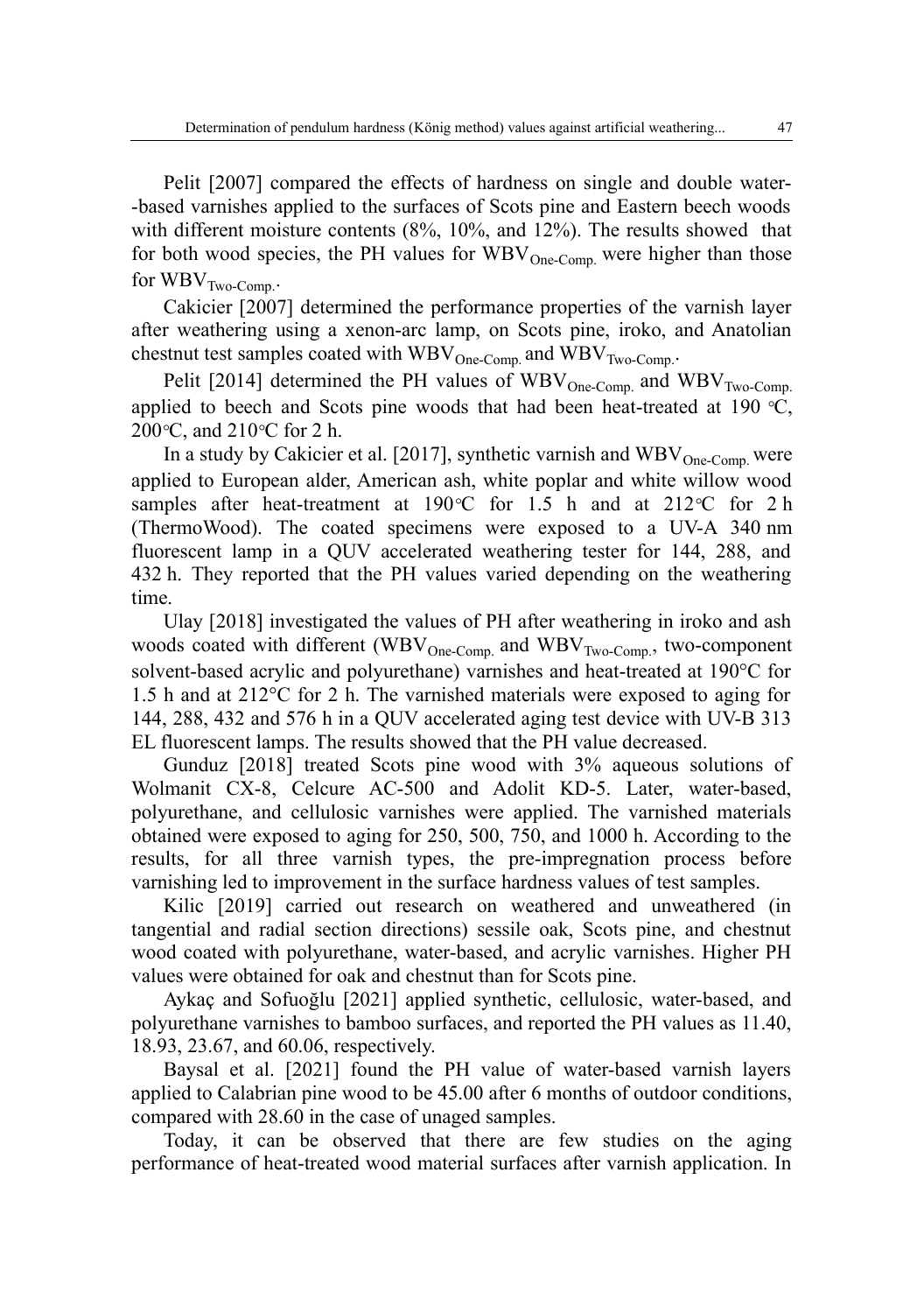this research, materials were produced from Scots pine, Eastern beech, and sessile oak woods which had been heat-treated by the ThermoWood method at 190°C for 2 h and 212°C for 1 and 2 h, and  $WBV_{One-Comp.}$  and  $WBV_{Two-Comp.}$ were applied. In the QUV aging device, samples were exposed to UV-A 340 lamps for 144, 288, and 432 h. After aging, PH values were determined. As can be seen from the literature review, no study of this type has previously been carried out. It is thought that the information obtained will contribute to explaining the relationship between wood type, heat treatment, water-based varnish, and aging, and provide information to the relevant industries [Ayata 2014].

## **Materials and methods**

### **Wood materials**

Scots pine (*Pinus sylvestris* L.), Eastern beech (*Fagus orientalis* Lipsky), and sessile oak (*Quercus petreae* L.) woods were selected for this study. Scots pine wood is used as a veneer board and in the plywood, furniture, mine post, wire post, sleeper, fibre, chipboard, and paper industries [Bozkurt and Erdin 2000]. Eastern beech wood is used in solid furniture, bent furniture, sports equipment, tool handles, turning, plywood, veneer, parquet, barrels, bodywork, chips, fibres, and paper wood [Bozkurt 1992]. Sessile oak wood is used as a solid wood in furniture, small shipbuilding, docks, ports, in-water constructions, wagon construction, and all kinds of use involving contact with soil, as well as in highquality carpentry work, carving, parquet, body making, and cutting of veneer boards in furniture and panelling [Bozkurt and Erdin 2000].

### **Heat treatment application**

The wood materials were heat-treated at 190°C for 2 h and at 212°C for 1 and 2 h, according to the ThermoWood® method, at the Novawood Factory in Gerede, Bolu, Turkey [Anonymous 2003]. After heat treatment, the timbers were kept in an air conditioning room with an average temperature of  $20 \pm 2^{\circ}$ C and  $65 \pm 5\%$  relative humidity according to the TS 642 ISO 554 [1997] standard. Then, samples were sanded with 100, 120, and 180 grit sandpaper in a calibrated sanding machine in accordance with recommendations for industrial applications.

### **Application of water-based varnishes**

Samples were brought to a clean size of  $500 \times 100 \times 14$  mm before varnishing, and were sanded again with 180 grit sandpaper. To the heat-treated Scots pine, beech, and oak timber, AQUACOOL FX 6150 biocide and lignin preservative containing colourless primer, obtained from the Dual Paint Company and prepared for application according to the manufacturer's recommendations, were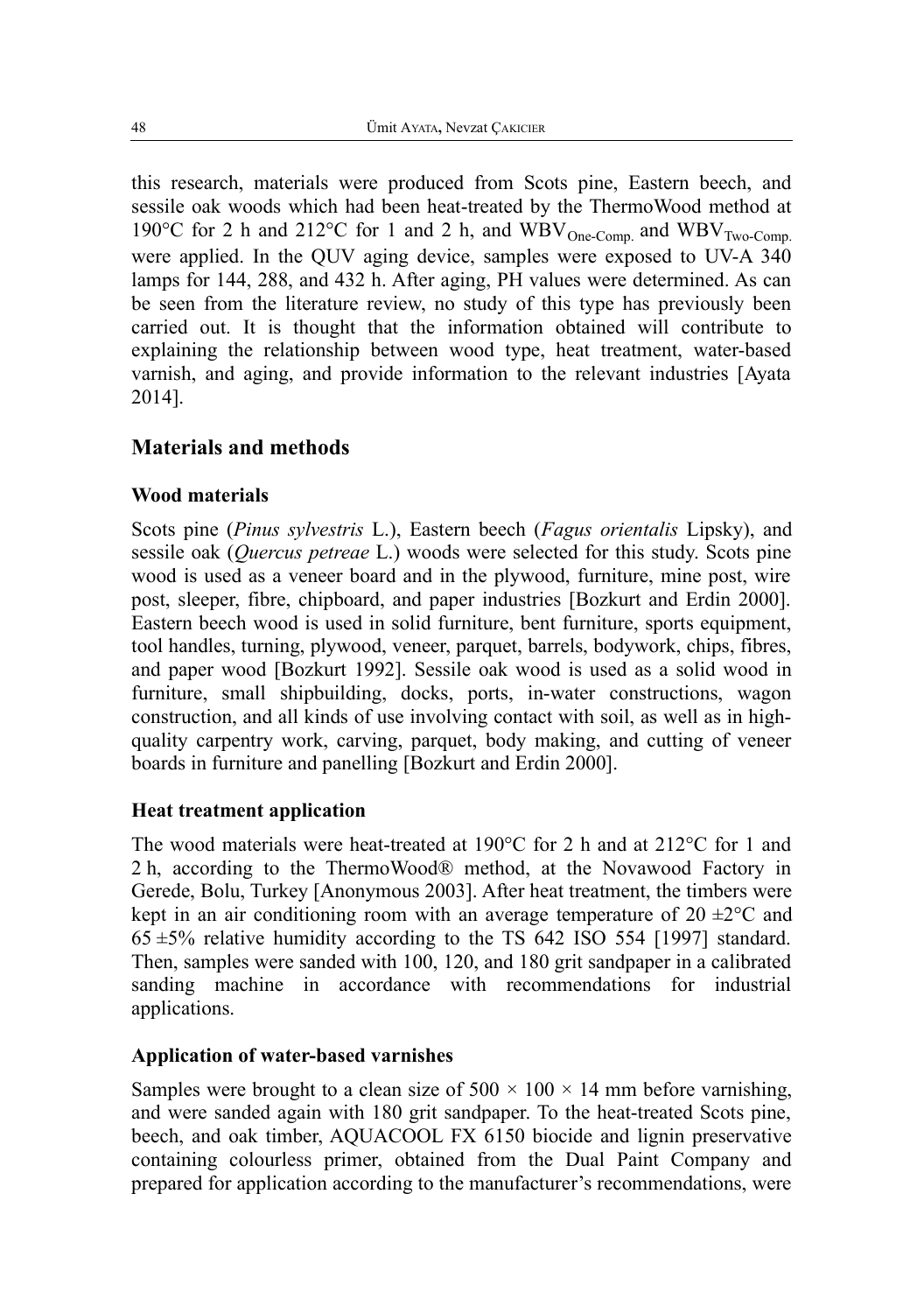applied in two layers with a dipping period of 10 seconds. After waiting for 3 h at 20°C ambient temperature between layers, the dried varnish film was sanded with 400 grit water sandpaper, and the second layer was applied after removal of dust. The primer layer, which was fully dried, was sanded with 400 grit water sandpaper, dust was removed, and  $WBV_{One-comp.}$  and  $WBV_{Two-comp.}$  topcoat varnish applications were performed. AQUACOOL FX 7680/00 exterior colourless topcoat varnish from the Dual Boya Company was used in the topcoat application *one-component* water-based varnish  $(= WBV_{One-comn}).$ AQUACOOL 0820/00 Exterior colourless topcoat varnish (varnish + AOUACOOL AX 0115 hardener  $(25%)$  + water  $(10%)$  from the Dual Boya Company was used in the final coat of the *two-component water-based varnish* (= WBV<sub>Two-comp</sub>) application. Table 1 gives information on the application of  $WBV_{One-comp.}$  and  $WBV_{Two-comp.}$  according to recommendations for industrial applications [Ayata 2014].

|                   | Varnish type                                                         | Number<br>of layers | Application amounts<br>by solid                 |                                        |
|-------------------|----------------------------------------------------------------------|---------------------|-------------------------------------------------|----------------------------------------|
|                   | FX 6150 UV protective primer immersion                               | 1                   | 130 $g/m^2$                                     | $25$ g/m <sup>2</sup>                  |
|                   | method (solid matter 19.45%)                                         | $\overline{2}$      | $70$ g/m <sup>2</sup>                           | 13 $g/m2$                              |
| $WBV_{One-comp.}$ |                                                                      |                     | Total solid matter for FX 6150 UV $\rightarrow$ | $\frac{38 \text{ g/m}^2}{ }$           |
|                   | FX 7680 finish coating method with pistol (solid                     | 1                   | 140 g/m <sup>2</sup>                            | 61 g/m <sup>2</sup>                    |
|                   | matter 43.26%)                                                       | $\overline{2}$      | 140 $g/m^2$                                     | 61 $g/m^2$                             |
|                   |                                                                      |                     | Total solid matter for FX 7680 $\rightarrow$    | $122 g/m^2$                            |
|                   | Total solid matter for FX 6150 UV + FX 7680 (38 + 122) $\rightarrow$ |                     |                                                 | $\frac{160 \text{ g/m}^2}{\text{m}^2}$ |
|                   | FX 6150 UV Protective Primer Immersion                               | 1                   | 130 g/m <sup>2</sup>                            | $25$ g/m <sup>2</sup>                  |
|                   | method (solid matter 19.45%)                                         | $\overline{2}$      | $70$ g/m <sup>2</sup>                           | 13 $g/m2$                              |
|                   |                                                                      |                     | Total solid matter for FX 6150 $\rightarrow$    | $\frac{38 \text{ g/m}^2}{ }$           |
| $WBV_{Two-comp.}$ |                                                                      | 1                   | $105$ g/m <sup>2</sup>                          | 40 g/m <sup>2</sup>                    |
|                   | FX 0820 2K finish coat method with pistol<br>(solid matter 37.78%)   | $\overline{2}$      | $105$ g/m <sup>2</sup>                          | 40 $g/m2$                              |
|                   |                                                                      | 3                   | $105$ g/m <sup>2</sup>                          | 40 $g/m2$                              |
|                   |                                                                      |                     | Total solid matter for FX 0820 2K $\rightarrow$ | $120 \text{ g/m}^2$                    |
|                   | Total solid matter for FX 6150 + FX 0820 2K (38 + 120) $\rightarrow$ |                     |                                                 | $158 \text{ g/m}^2$                    |

| Table 1. $\text{WBV}_{\text{One-comp.}}$ and $\text{WBV}_{\text{Two-comp.}}$ application |  |  |
|------------------------------------------------------------------------------------------|--|--|
|------------------------------------------------------------------------------------------|--|--|

A top-chamber spray gun with a gun tip opening of 2.0 mm was used. According to the recommendations for industrial surface application, the sample was moved parallel to the surface at a distance of 20-25 cm from the spray gun, and cross-layer application was performed on each layer, first perpendicular to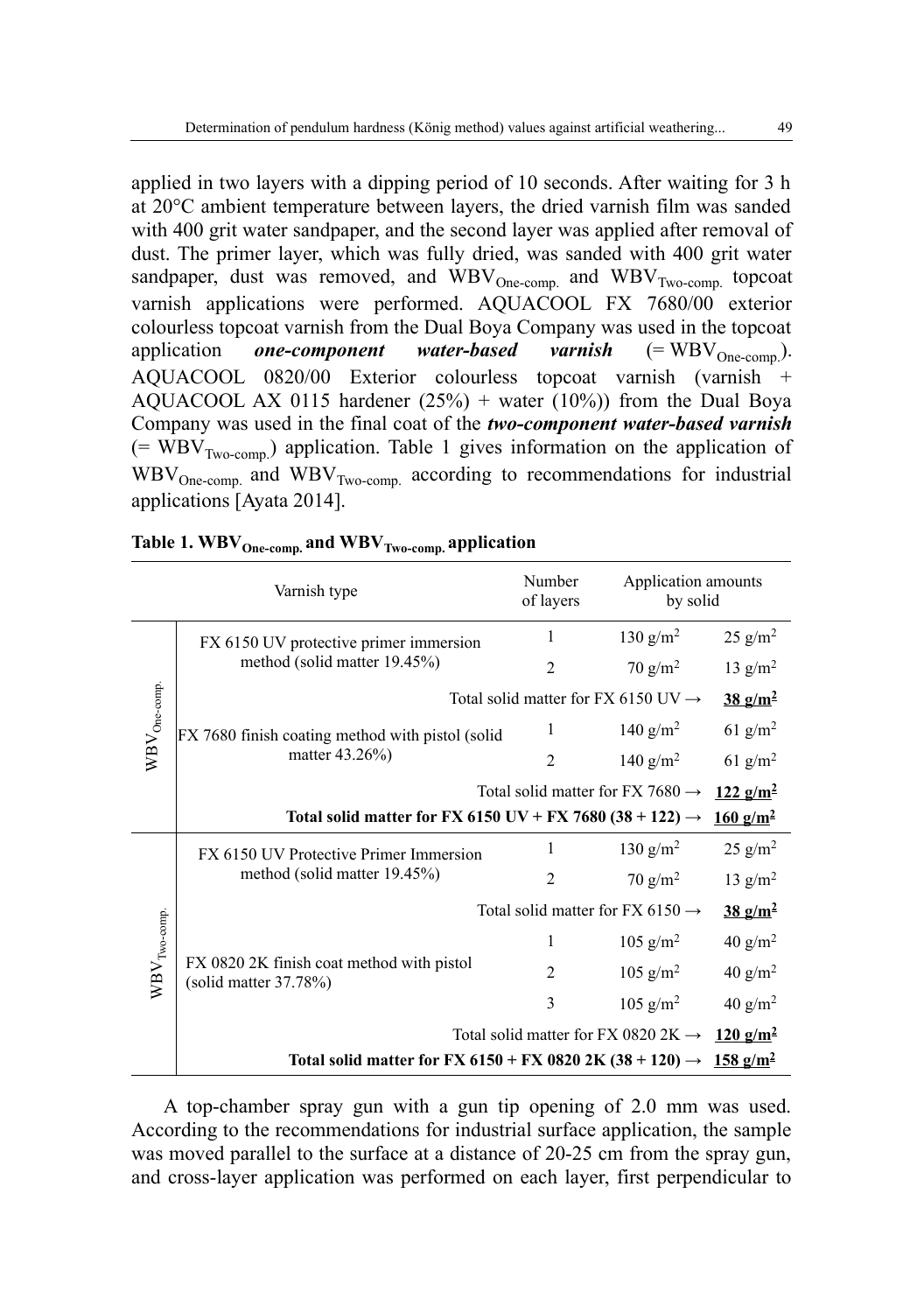the fibres and then parallel to the fibres. The application air pressure was 2 bar. After applying the first layer of varnish, the sample was left to dry for 3 h at 20°C ambient temperature, the dried layer was sanded lightly with 400 grit water sandpaper, and the second layer was applied. The sample was then again left for 3 h at 20°C ambient temperature, the dried layer was sanded lightly with 400 grit water sandpaper, and the third layer was applied. Care was taken to ensure that the film layer thicknesses were equal to each other, according to the proportions of the solid matter contents of varnishes given in Table 5.

Some technical features of the colourless filler and  $WBV_{One-comp.}$  and  $WBV_{Two-comp}$  supplied as a set by the manufacturer are given in Table 2 [Ayata 2014].

| Varnish type                                   | Ingredients                                              | Density | PH<br>value | Solid matter<br>(%) | <b>Viscosity</b>                                         |
|------------------------------------------------|----------------------------------------------------------|---------|-------------|---------------------|----------------------------------------------------------|
| <b>FX 6150 UV</b><br>protective<br>primer      | Acrylic resin,<br>biocide and UV<br>protection           | 1.02    | 9.2         | 19 ± 2              | 11 seconds at $20^{\circ}$ C<br>in DIN 4 cabinet         |
| FX 7680<br>outdoor<br>bright lacquer           | Acrylic and<br>aliphatic<br>PU resin                     | 1.05    | 9.3         | $42 \pm 2$          | 45-55 seconds<br>at $20^{\circ}$ C in DIN 6<br>cabinet   |
| <b>FX 0820</b><br>outdoor bright<br>lacquer 2K | Aliphatic PU<br>dispersion                               | 1.03    | 8.5         | $32 + 2$            | $45-55$ seconds<br>at $20^{\circ}$ C in DIN 6<br>cabinet |
| AX 0115<br>hardener                            | $45-55$ seconds<br>at $20^{\circ}$ C in DIN 6<br>cabinet |         |             | 66-72               |                                                          |

**Table 2. Manufacturer's information about the varnishes applied**

### **Artificial weathering**

After  $WBV_{One-comp.}$  and  $WBV_{Two-comp.}$  were applied to experimental samples of Scots pine, beech, and oak wood, they were left to dry for three weeks in an air conditioning laboratory at  $20 \pm 2^{\circ}$  c at 12% humidity and 65  $\pm 3\%$  relative humidity. Then the varnished materials prepared by modifying the aging environment conditions of the ASTM G 154-06 [2006] standard (15 minutes water spray, 8 h UV; 0.67 light intensity, 18 minutes water spray, 2 h UV and 50 °C ambient temperature) were exposed to UV-A 340 fluorescent lamps in a QUV accelerated weathering tester. They were exposed to UV aging effects for 144, 288 and 432 h [Ayata 2014].

#### **Determination of solids**

Following the principles of ASTM D 1644-01 [2006], the varnishes were placed in a concave clock glass of  $\varnothing$  75  $\pm$ 5 mm, whose tare had been previously taken,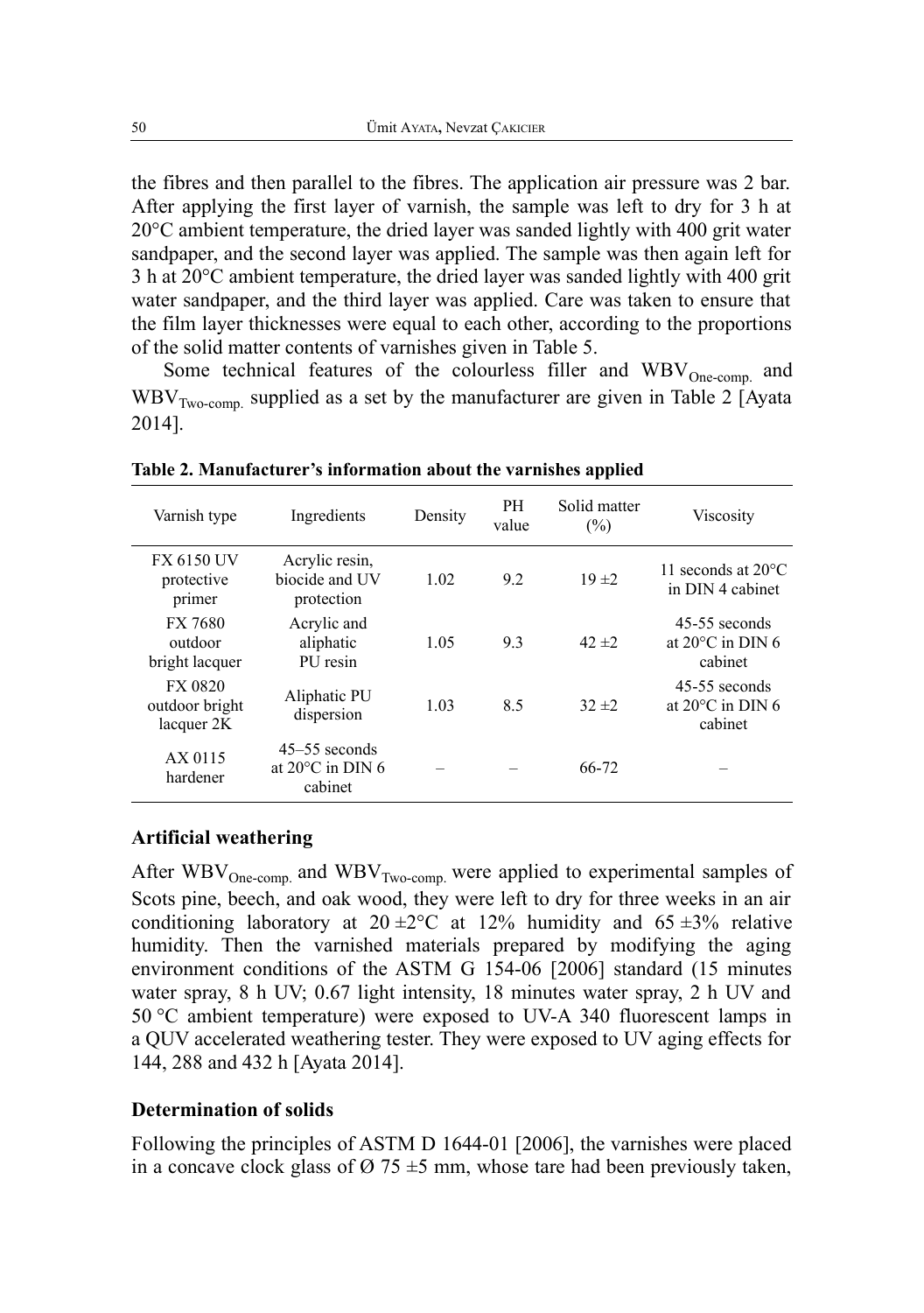with a dropper rate of  $2 \pm 0.2$  g, then kept in an oven at 60°C until the weight became stable. Solvents were completely evaporated and re-weighed [Ayata 2014]. Solid amounts were calculated using the following formulae:

$$
Km = \frac{Vu - Cb}{Vu} \cdot 100\tag{1}
$$

$$
Vu = G - D \tag{2}
$$

$$
Cb = G - E \tag{3}
$$

where  $Vu =$  varnish applied (g),  $Cb =$  evaporating solvent (g),  $Km =$  solid matter (%),  $G$  = wet weight (g),  $D$  = tare (g), and  $E$  = dry weight (g).

#### **Determination of impregnation retention rates**

A short-term impregnation dipping method was used in the application of AQUACOOL FX 6150 colourless primer varnish, which was prepared for application according to the manufacturer's recommendations, and test samples were placed in the impregnation material 2 times for 10 seconds. The amount of solution absorbed and net dry matter content of the impregnated samples were calculated using the following formulae, according to the TS 5723 [1988] standard [Bozkurt et al. 1993; Ayata 2014]:

$$
Retention = \frac{G \cdot C}{V} \cdot 10 \text{ kg/m}^3 \tag{4}
$$

$$
Retention = \frac{Moes - Moe\ddot{o}}{Moe\ddot{o}} \cdot 100\tag{5}
$$

where  $G =$  amount of solution absorbed by sample  $(m_1 - m_0)$  (g),  $m_0 =$  weight before impregnation (g),  $m_1$  = wet weight after impregnation (g),  $C$  = solution concentration,  $V =$  volume of wood sample (cm<sup>3</sup>), Moes = complete dry weight of sample after impregnation (g), and Moe $\ddot{o}$  = full dry weight of sample before impregnation (g).

#### **Dry layer thickness measurement**

Dry film layer thicknesses of varnishes were determined in a PosiTector 200 device in accordance with principles specified in the ASTM D 6132 [2008] standard.

### **Determination of pendulum hardness**

Pendulum hardness values were obtained in accordance with the principles specified in ANS/ISO 1522 [1998], using the König method with a PH tester. The device determines layer hardness according to abnormalities of a pendulum oscillating with two balls with hardness of  $63 \pm 3.3$  HRC and diameter  $5 \pm 0.0005$  mm on the surface of a sample placed on the sample platform. After the test, the samples, which were fully dried, were conditioned for 16 h at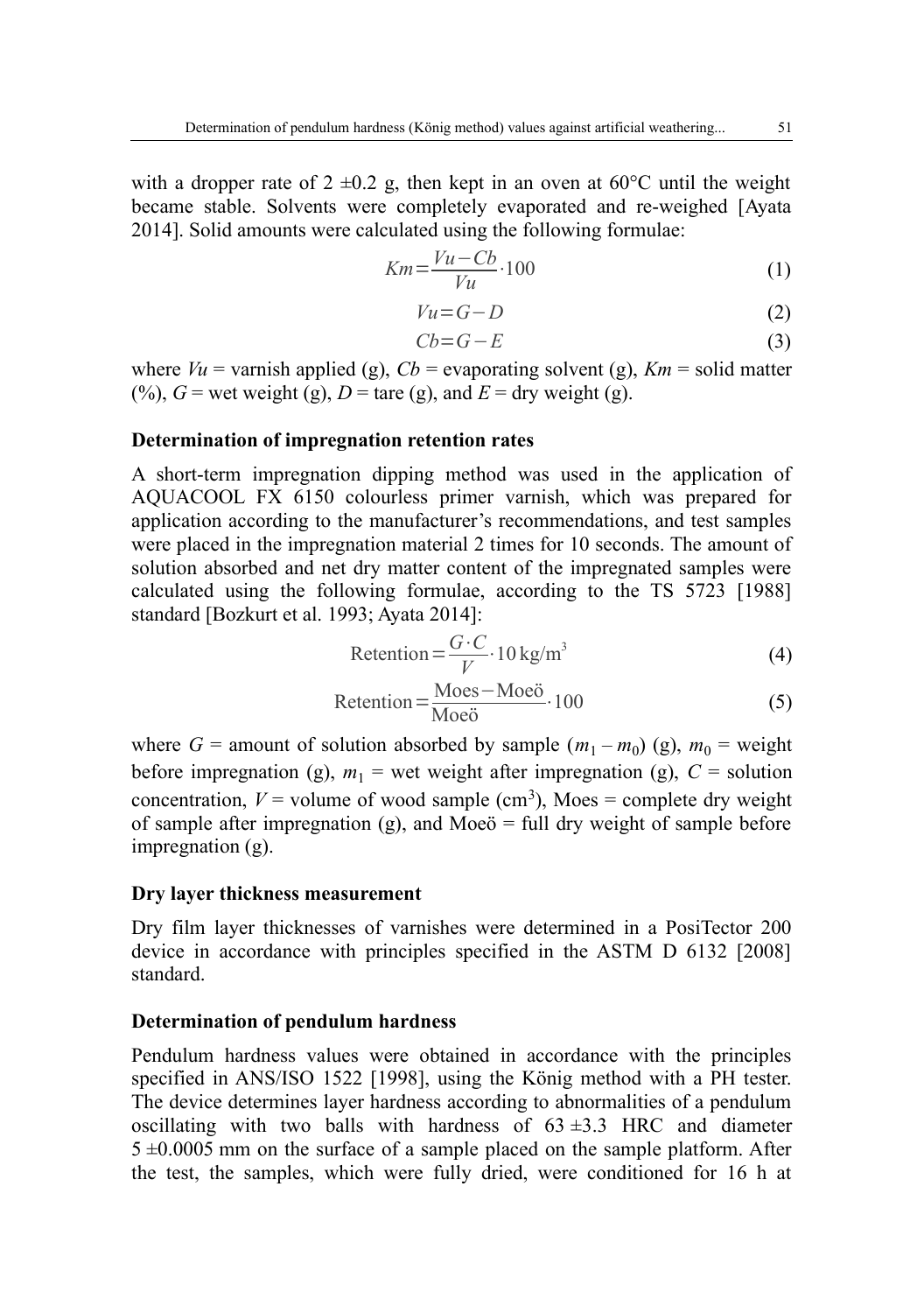$23 \pm 2^{\circ}$ C and  $50 \pm 5\%$  relative humidity in accordance with the principles specified in ANS/ISO 1522 [1998] [Ayata 2014].

#### **Statistical analysis**

Homogeneity groups, minimum and maximum values, standard deviations, means, analysis of variance, and LSD (least significant difference) critical values were determined using the MSTATC statistical program.

### **Results and discussion**

Results for the solid matter contents of the varnishes used in the study are shown in Table 3. The lowest solid content (19.45%) was obtained for the impregnated colourless filler varnish FX 6150, and the highest (43.26%) for  $WBV_{One-Comm}$ .

#### **Table 3. Solid contents of the varnishes used**

| Varnish type                                   |               | Solid content $(\% )$ |
|------------------------------------------------|---------------|-----------------------|
| Impregnated Filler Colourless FX 6150 UV       | $\rightarrow$ | 19.45                 |
| $WBV_{One\text{-comp.}}$ (FX 7680)             | $\rightarrow$ | 43.26                 |
| $WBVTwo-comp. (FX 0820 2K + AX 0115 Hardener)$ | $\rightarrow$ | 37.78                 |

Retention rates of Scots pine, beech, and oak woods heat-treated according to the ThermoWood method are shown in Table 4. After a  $2 \times 10$ -second impregnation process applied to heat-treated wood materials the highest net dry matter and retention rate were obtained for the Scots pine sample heat-treated at 212°C for 2 h, and the lowest for the beech sample heat-treated at 190°C for 2 h. It was determined that the net dry matter and percentage retention increased with increasing heat treatment time and temperature (Table 4) [Ayata 2014].

|--|

| Heat treatment          | Scots pine             |         | <b>Beech</b>           |      | Oak                      |         |
|-------------------------|------------------------|---------|------------------------|------|--------------------------|---------|
|                         | A (kg/m <sup>3</sup> ) | $B(\%)$ | A (kg/m <sup>3</sup> ) | B(%) | $A$ (kg/m <sup>3</sup> ) | $B(\%)$ |
| 190 $\degree$ C for 2 h | 9.8089                 | 10.34   | 6.2698                 | 4.09 | 6.5139                   | 4.57    |
| $212^{\circ}$ C for 1 h | 12.2580                | 11.86   | 6.8494                 | 4.94 | 6.6969                   | 5.20    |
| $212^{\circ}$ C for 2 h | 12.9515                | 14.05   | 7.5817                 | 5.41 | 6.8342                   | 5.25    |

Table 5 shows measurement results for the dry film thickness of  $WBV_{One-comp.}$  and  $WBV_{Two-comp.}$  The highest layer thickness was obtained for oak heat-treated at 212°C for 2 h and varnished with  $WBV_{Two-comp, \, \, \cdot}$  and the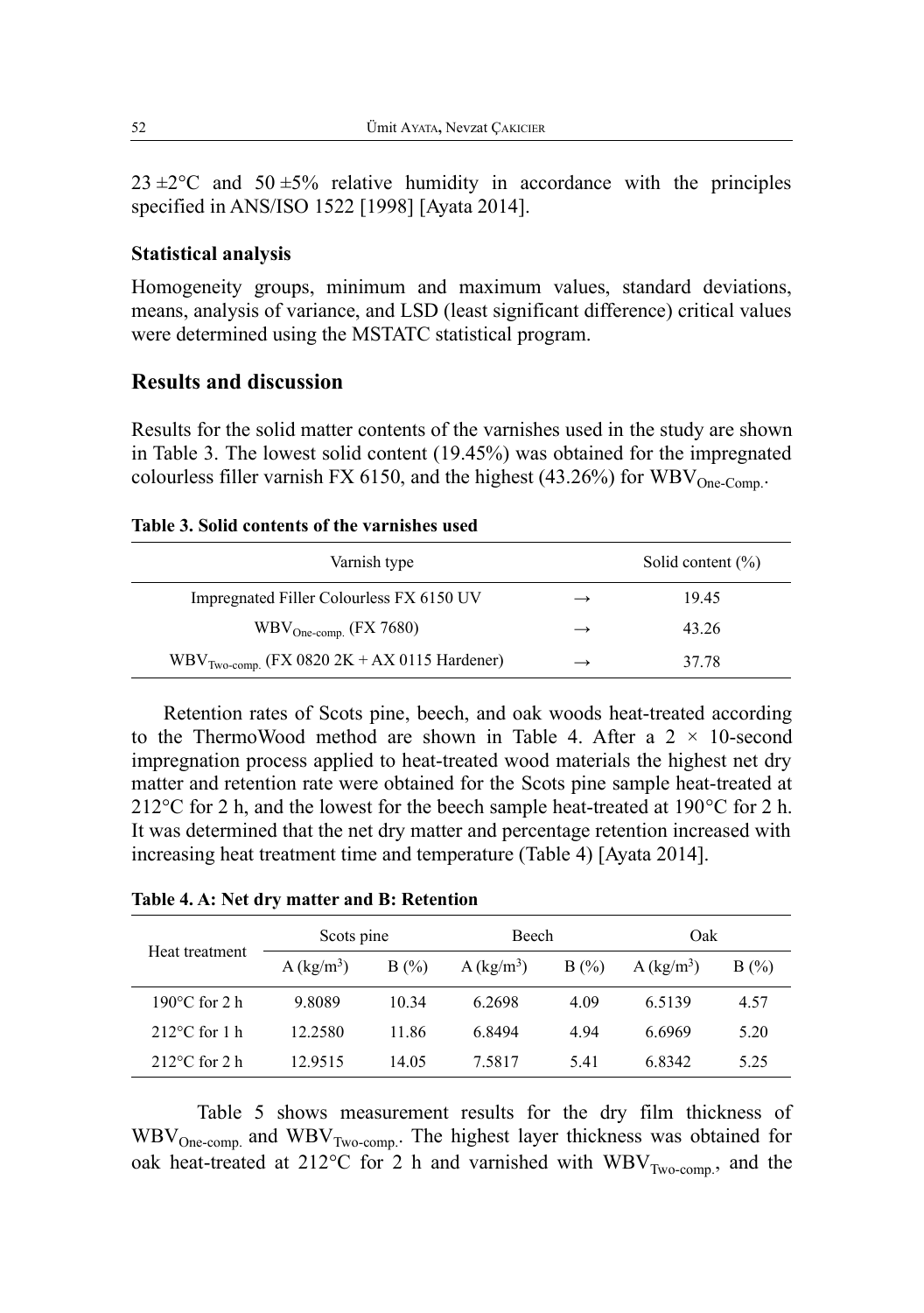lowest for beech wood heat-treated at 212°C for 1 h and varnished with  $WBV_{One-comn}$  [Ayata 2014] (Table 5).

| Heat treatment          | Varnish type                    | Scots pine | <b>Beech</b> | Oak       |
|-------------------------|---------------------------------|------------|--------------|-----------|
|                         | $WBV_{One\text{-comp.}}$        | 139.80     | 137.00       | 142.00    |
| $190^{\circ}$ C for 2 h | $\text{WBV}_{\text{Two-comp.}}$ | 155.00     | 152.00       | 153.80    |
|                         | $\text{WBV}_{\text{One-comp.}}$ | 140.80     | $136.40**$   | 147.00    |
| $212^{\circ}$ C for 1 h | $\text{WBV}_{\text{Two-comp.}}$ | 155.40     | 151.80       | 156.60    |
|                         | $\text{WBV}_{\text{One-comp.}}$ | 144.00     | 139.00       | 148.60    |
| $212^{\circ}$ C for 2 h | $\text{WBV}_{\text{Two-comp.}}$ | 154.60     | 152.40       | $158.20*$ |

**Table 5. Dry film thickness (μm) (\*: Highest value, \*\*: Lowest value)**

PH values were found to differ according to the wood type, heat treatment, varnish type, and aging period. Multiple analysis of variance (ANOVA) was performed to determine which factor caused this variation, and the results are given in Table 6. According to the ANOVA results, the factors of wood type, heat treatment, varnish type, aging period, and mutual interactions of these factors were found to be significant ( $\alpha$  = 0.05).

| Source                | DF             | Sum of squares | Mean square | F          | Sig.      |
|-----------------------|----------------|----------------|-------------|------------|-----------|
| Wood Type (A)         | $\overline{2}$ | 17301.211      | 8650.606    | 1174.1182  | $0.0000*$ |
| Heat Treatment (B)    | $\mathfrak{D}$ | 2243.353       | 1121.676    | 152.2414   | $0.0000*$ |
| Interaction (AB)      | 4              | 4245.639       | 1061.410    | 144.0616   | $0.0000*$ |
| Varnish Type (C)      | 1              | 578170.012     | 578170.012  | 78473.1098 | $0.0000*$ |
| Interaction (AC)      | $\overline{c}$ | 10950.233      | 5475.117    | 743.1195   | $0.0000*$ |
| Interaction (BC)      | $\mathfrak{D}$ | 2659.008       | 1329.504    | 180.4492   | $0.0000*$ |
| Interaction (ABC)     | 4              | 2888.783       | 722.196     | 98.0213    | $0.0000*$ |
| Weathering Period (D) | 3              | 111164.849     | 37054.950   | 5029.3461  | $0.0000*$ |
| Interaction (AD)      | 6              | 1387.122       | 231.187     | 31.3783    | $0.0000*$ |
| Interaction (BD)      | 6              | 4967.914       | 827.986     | 112.3798   | $0.0000*$ |
| Interaction (ABD)     | 12             | 3735.828       | 311.319     | 42.2543    | $0.0000*$ |
| Interaction (CD)      | 3              | 7416.782       | 2472.261    | 335.5518   | $0.0000*$ |
| Interaction (ACD)     | 6              | 1642.256       | 273.709     | 37.1497    | $0.0000*$ |
| Interaction (BCD)     | 6              | 2111.081       | 351.847     | 47.7550    | $0.0000*$ |
| Interaction (ABCD)    | 12             | 3134.794       | 261.233     | 35.4563    | $0.0000*$ |
| Error                 | 648            | 4774.300       | 7.368       |            |           |
| Corrected Total       | 719            | 758793.165     |             |            |           |

**Table 6. Results of analysis of variance**

\*: Significant at the level 0.05, DF: degrees of freedom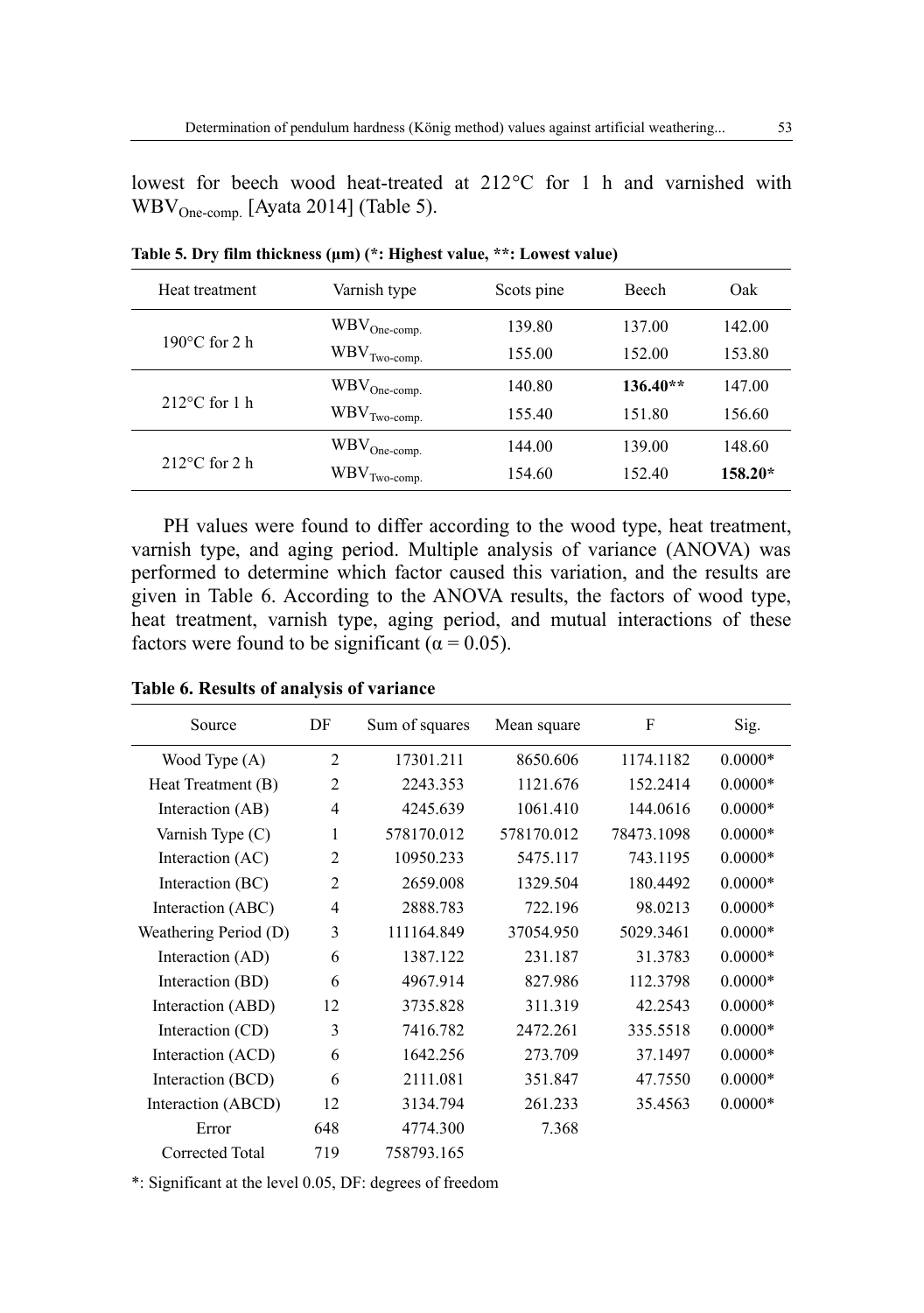Results of the Duncan comparison test performed at the levels of wood type, heat treatment, varnish type, and aging period are given in Table 7. According to the results at the level of wood species, the PH value was highest for oak and lowest for Scots pine. At heat treatment level, the highest PH value was found for samples heat-treated at 190°C for 2 h, and the lowest for samples heat-treated at  $212^{\circ}$ C for 2 h. At the level of varnish type, the highest PH was found for  $WBV_{Two-comp.}$ , and the lowest for  $WBV_{One-comp.}$ . Finally, the highest PH value was obtained for samples exposed to 432 h of UV aging, and the lowest for unweathered samples.

| Factor            |                                 | Average | HG            | <b>LSD</b> |
|-------------------|---------------------------------|---------|---------------|------------|
|                   | Scots pine                      | 59.65   | $C**$         |            |
| Wood type         | <b>Beech</b>                    | 68.52   | <sub>B</sub>  | $+0.4866$  |
|                   | Oak                             | 71.09   | $A^*$         |            |
|                   | $190^{\circ}$ C for 2 h         | 68.02   | $A^*$         |            |
| Heat treatment    | $212^{\circ}$ C for 1 h         | 67.28   | <sub>B</sub>  | $+0.4866$  |
|                   | $212^{\circ}$ C for 2 h         | 63.96   | $C^{**}$      |            |
|                   | $\text{WBV}_{\text{One-Comp.}}$ | 38.08   | $R^{**}$      |            |
| Varnish type      | $WBV$ <sub>Two-Comp.</sub>      | 94.76   | $A^*$         | $+0.3973$  |
|                   | Unweathered                     | 46.09   | $D**$         |            |
|                   | 144 h                           | 74.51   | B             |            |
| Weathering period | 288h                            | 66.88   | $\mathcal{C}$ | $+0.5618$  |
|                   | 432 h                           | 78.19   | $A^*$         |            |

#### **Table 7. Duncan test results for factors**

*HG*: Homogeneity Group, \*: Highest value, \*\*: Lowest value.

The results of the Duncan test performed for the interactions of wood type, heat treatment, varnish type and aging period are given in Table 8. In addition, the changes occurring after weathering periods were calculated and are given in the Table as percentages.

The hardness values obtained for unweathered WBV<sub>One-comp.</sub> and  $WBV_{Two-comn}$  were close to each other. In a previous study, Cakicier [2007] also found that the PH values were close to each other in the case of unweathered specimens of wood species treated with acrylic-modified  $WBV_{Two-comp.}$  and  $WBV_{One-comp.}$ 

In this study, the PH values of  $WBV_{Two-comp.}$  were higher than those of  $WBV_{One-comp.}$  on all heat-treated wood species (Table 8). A similar result was obtained in the study by Kazan [2009]. In that study, PH tests were carried out on Scots pine, beech, and chestnut woods heat-treated at 100°C, 125°C, and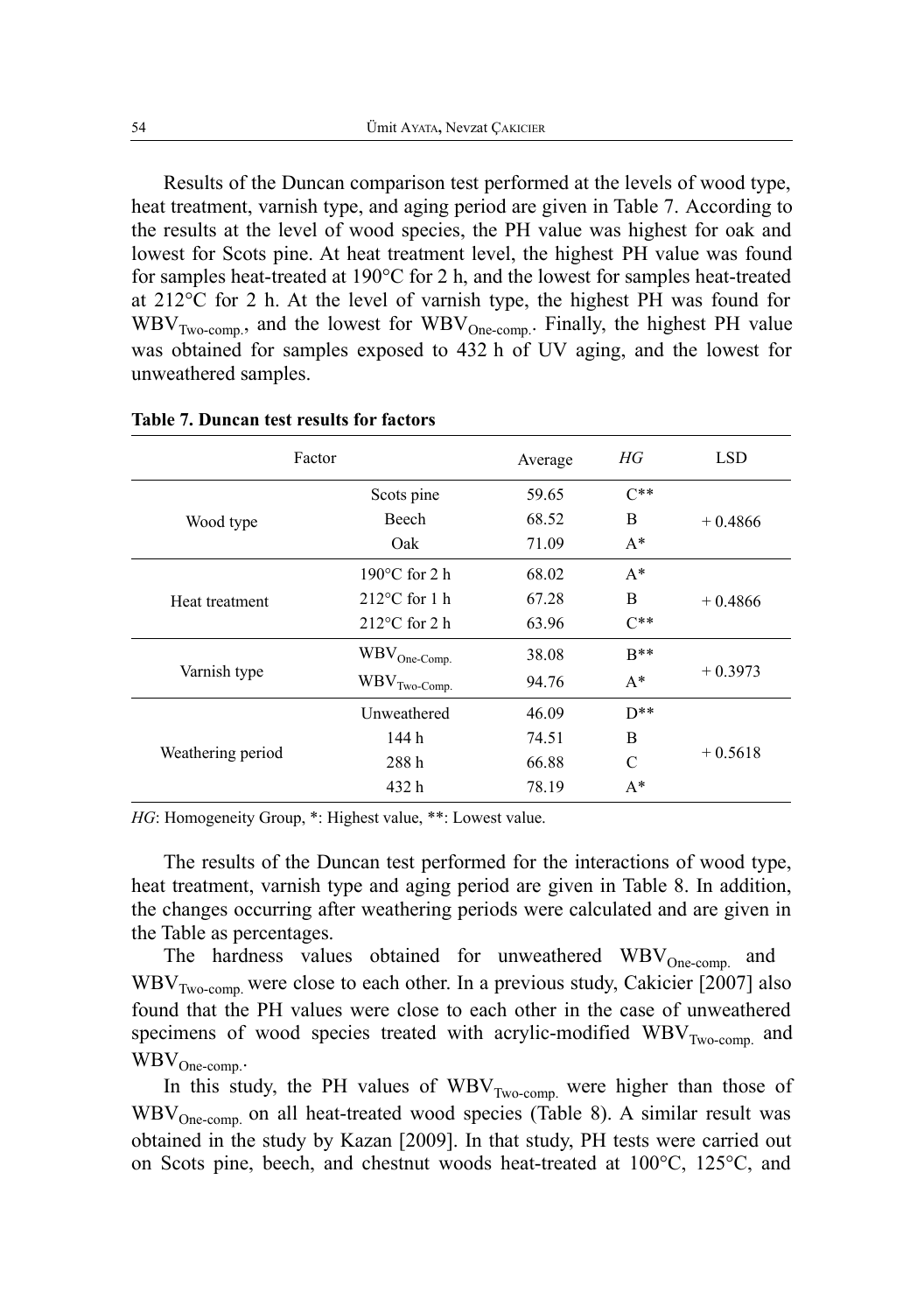150°C for 2, 4, and 6 h and coated with  $WBV_{One-comp.}$  and  $WBV_{Two-comp.}$  In studies by Pelit [2007] and Ulay [2018], it was reported that the PH values of  $WBV_{One-comp.}$  were higher than those of  $WBV_{Two-comp.}$  for the studied wood types. The opposite was observed in this study.

In this study, PH values of 20.40, 26.90, and 27.90 respectively were obtained for unweathered samples of Scots pine, beech, and oak woods heattreated at 212°C for 2 h and coated with  $\overline{WBV}_{One-comn}$ , and the corresponding values for  $WBV<sub>Two-comp.</sub>$  were 54.00, 84.30 and 81.60. In the study by Ulay [2018], it was found that the PH values of iroko and ash woods heat-treated at 212°C for 2 h and coated with  $WBV_{One-comp.}$  were 65.60 and 78.70 respectively in unweathered samples, compared with values of 51.90 and 59.80 in unweathered samples coated with  $WBV_{Two-comp.}$  Peker [2015] determined the PH values of Scots pine and beech woods with water-based varnish applied to be 22.00 and 37.60 respectively. Aykaç and Sofuoğlu [2021] determined the PH value of 23.67 in a water-based varnish applied to the bamboo surface. PH values were determined as 10.80 and 11.20, respectively, in Scots pine and beech woods with water-based varnish by Goktas and Toker [2010]. Sarica [2006] reported PH values of 42.20, 37.00, 31.20, and 28.40 for water-based varnishcoated beech, sessile oak, Scots pine, and Uludağ fir, respectively. It is reported in the literature that surfaces with more oscillations are hard, while surfaces with fewer oscillations have lower hardness [Sonmez 1989]. Pelit [2014] reported that the PH values for  $WBV_{One-comp.}$  and  $WBV_{Two-comp.}$  applied to Scots pine and beech woods heat-treated at 190°C, 200°C, and 210°C for 2 h increased with increasing heat treatment temperature.

In this study, while the highest PH value was obtained after 144 h weathering of oak samples heat-treated at 212°C for 1 h and coated with WBV<sub>Two-comp.</sub>, the lowest PH value was obtained for unweathered samples of Scots pine heat-treated at 190 $^{\circ}$ C for 2 h and coated with WBV<sub>One-comp.</sub> When the unweathered and weathered samples were compared, the smallest percentage increase (16.33%) was obtained after 288 h of weathering for beech specimens varnished with  $WBV_{Two\text{-comp.}}$  and heat-treated at 212°C for 1 h, while the highest percentage increase (149.25%) was found after 432 h of weathering for oak specimens varnished with  $WBV<sub>One-comp.</sub>$  and heat-treated at 190°C for 2 h (Table 8). Ozen and Sonmez [1999] reported that after 22 months of natural aging, differences from 66% to 288% were obtained in the PH values of varnish layers. Baysal et al. [2021] found a 57.34% increase in PH value after 6 months of exposure to outdoor conditions in water-based varnish layers applied to Calabrian pine wood. Cakicier [2007] also reported that PH values of "WBV $_{\text{Two-comp.}}$  with acrylic modified" increased in all wood species after 144 h and 288 h of aging. It was observed in the study that PH values increased with increasing weathering time.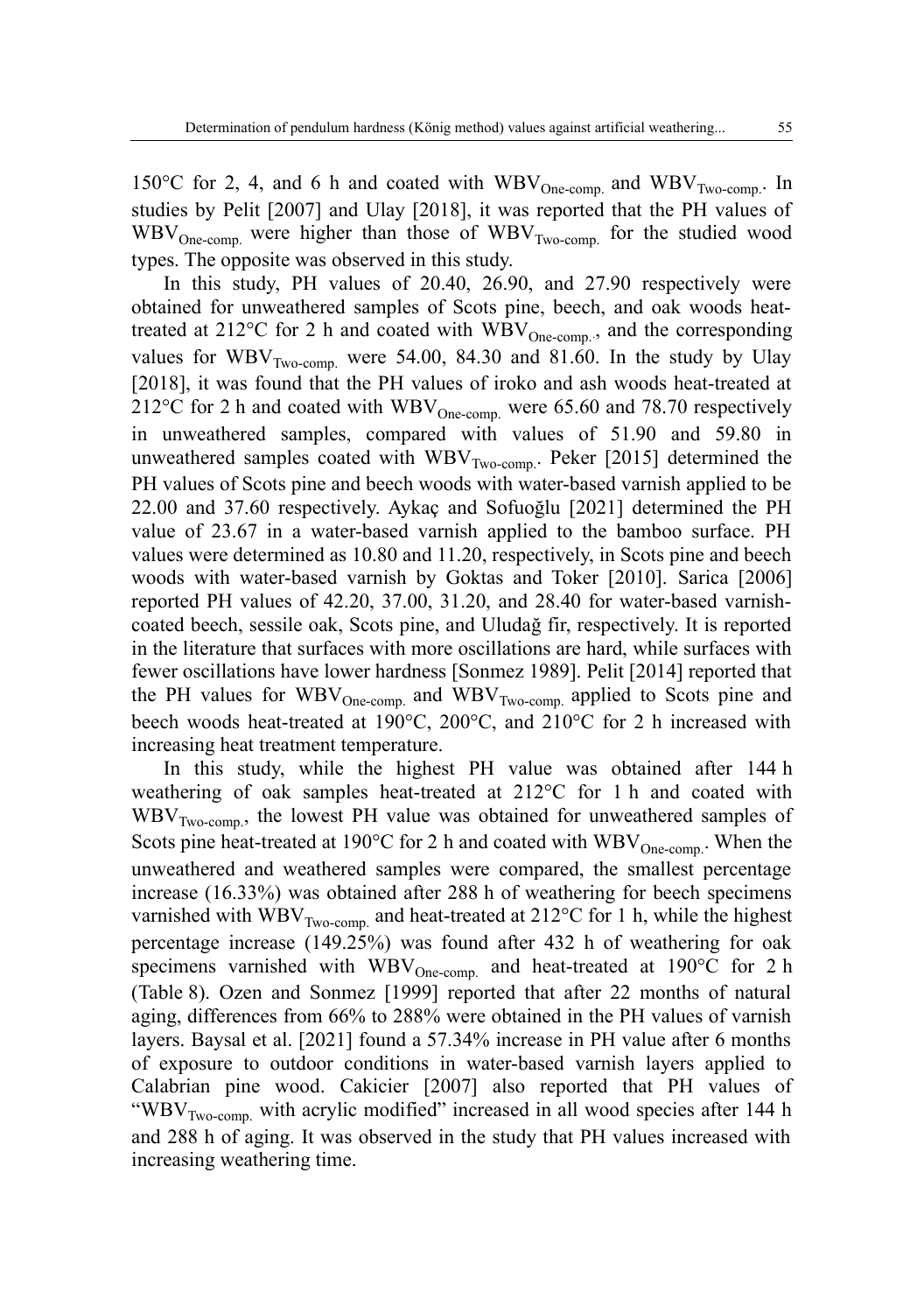|                 | Table 8. Results of 1                          | Duncan comparison test 1                                                             |                                              |                                                         |                                                                                                                                                                                                                                                                     |               |                                                                |                                                                                                                                                                                                                                                                                               |              |                                                                                                                                 |                                                                                                                                                                                                                                                                                                               | interactions of wood type, heat treatment, varnish type and       |                                                                                                                                                                                                                                | weathering perio |    |
|-----------------|------------------------------------------------|--------------------------------------------------------------------------------------|----------------------------------------------|---------------------------------------------------------|---------------------------------------------------------------------------------------------------------------------------------------------------------------------------------------------------------------------------------------------------------------------|---------------|----------------------------------------------------------------|-----------------------------------------------------------------------------------------------------------------------------------------------------------------------------------------------------------------------------------------------------------------------------------------------|--------------|---------------------------------------------------------------------------------------------------------------------------------|---------------------------------------------------------------------------------------------------------------------------------------------------------------------------------------------------------------------------------------------------------------------------------------------------------------|-------------------------------------------------------------------|--------------------------------------------------------------------------------------------------------------------------------------------------------------------------------------------------------------------------------|------------------|----|
| Heat            | Varnish                                        | Weathering                                                                           |                                              |                                                         | Scots pine                                                                                                                                                                                                                                                          |               |                                                                |                                                                                                                                                                                                                                                                                               | <b>Beech</b> |                                                                                                                                 |                                                                                                                                                                                                                                                                                                               |                                                                   | Oak                                                                                                                                                                                                                            |                  |    |
| treatment       | type                                           | period                                                                               | Z                                            | mean                                                    | $8*8*$                                                                                                                                                                                                                                                              | HG            | SS                                                             | mean                                                                                                                                                                                                                                                                                          | $6****$      | HG                                                                                                                              | SS                                                                                                                                                                                                                                                                                                            | mean                                                              | $6****$                                                                                                                                                                                                                        | HG               | SS |
|                 |                                                | Unweathered                                                                          |                                              |                                                         |                                                                                                                                                                                                                                                                     |               |                                                                |                                                                                                                                                                                                                                                                                               |              |                                                                                                                                 |                                                                                                                                                                                                                                                                                                               |                                                                   |                                                                                                                                                                                                                                |                  |    |
|                 | $WBV_{One-comp.}$                              | 144 hours                                                                            |                                              |                                                         |                                                                                                                                                                                                                                                                     |               |                                                                |                                                                                                                                                                                                                                                                                               |              |                                                                                                                                 |                                                                                                                                                                                                                                                                                                               |                                                                   |                                                                                                                                                                                                                                |                  |    |
|                 |                                                | 288 hours                                                                            |                                              |                                                         |                                                                                                                                                                                                                                                                     |               |                                                                |                                                                                                                                                                                                                                                                                               |              |                                                                                                                                 |                                                                                                                                                                                                                                                                                                               |                                                                   |                                                                                                                                                                                                                                |                  |    |
| 190°C           |                                                | 432 hours                                                                            | 222                                          | 19.30<br>41.2000<br>48.000<br>46.001.200<br>107.2002.90 | $\begin{array}{r} \n 113.47 \\  \hline\n 96.89 \\  \hline\n 138.34 \\  \hline\n 71.48 \\  \hline\n 71.48 \\  \hline\n 95.63\n \end{array}$                                                                                                                          | ㅋ1 : !을것 홋팡 = | 0.673<br>0.71.673<br>0.8882.71.67.71.71                        | 20.90<br>445.10<br>449.10.2001<br>72.50<br>20.10.80<br>10.80                                                                                                                                                                                                                                  |              | <b>a &lt; うび × い × ー 日</b>                                                                                                      | $1.257$<br>$1.254$<br>$1.354$<br>$1.758$<br>$1.758$<br>$1.758$<br>$1.684$                                                                                                                                                                                                                                     | 20.10<br>43.80<br>59.50<br>50.10<br>50.117.50<br>117.30<br>117.30 |                                                                                                                                                                                                                                |                  |    |
| for $2 h$       |                                                | Unweathered                                                                          |                                              |                                                         |                                                                                                                                                                                                                                                                     |               |                                                                |                                                                                                                                                                                                                                                                                               |              |                                                                                                                                 |                                                                                                                                                                                                                                                                                                               |                                                                   |                                                                                                                                                                                                                                |                  |    |
|                 |                                                | 144 hours                                                                            |                                              |                                                         |                                                                                                                                                                                                                                                                     |               |                                                                |                                                                                                                                                                                                                                                                                               |              |                                                                                                                                 |                                                                                                                                                                                                                                                                                                               |                                                                   |                                                                                                                                                                                                                                |                  |    |
|                 | $WBV_{\text{Two-comp.}}$                       | 288 hours                                                                            | 2222                                         |                                                         |                                                                                                                                                                                                                                                                     |               |                                                                |                                                                                                                                                                                                                                                                                               |              |                                                                                                                                 |                                                                                                                                                                                                                                                                                                               |                                                                   |                                                                                                                                                                                                                                |                  |    |
|                 |                                                | 432 hours                                                                            |                                              |                                                         |                                                                                                                                                                                                                                                                     |               |                                                                |                                                                                                                                                                                                                                                                                               |              |                                                                                                                                 |                                                                                                                                                                                                                                                                                                               |                                                                   |                                                                                                                                                                                                                                |                  |    |
|                 |                                                | Unweathere                                                                           |                                              |                                                         |                                                                                                                                                                                                                                                                     |               |                                                                |                                                                                                                                                                                                                                                                                               |              |                                                                                                                                 |                                                                                                                                                                                                                                                                                                               |                                                                   |                                                                                                                                                                                                                                |                  |    |
|                 |                                                | 144 hours                                                                            | ≘ ≘                                          |                                                         |                                                                                                                                                                                                                                                                     |               |                                                                |                                                                                                                                                                                                                                                                                               |              |                                                                                                                                 |                                                                                                                                                                                                                                                                                                               |                                                                   |                                                                                                                                                                                                                                |                  |    |
|                 | $WBV_{One-comp.}$                              | $288$ hours                                                                          | $\supseteq$                                  |                                                         |                                                                                                                                                                                                                                                                     |               |                                                                |                                                                                                                                                                                                                                                                                               |              |                                                                                                                                 |                                                                                                                                                                                                                                                                                                               |                                                                   |                                                                                                                                                                                                                                |                  |    |
|                 |                                                | 432 hours                                                                            |                                              |                                                         |                                                                                                                                                                                                                                                                     |               |                                                                |                                                                                                                                                                                                                                                                                               |              |                                                                                                                                 |                                                                                                                                                                                                                                                                                                               |                                                                   |                                                                                                                                                                                                                                |                  |    |
| $212^{\circ}$ C |                                                | Unweathered                                                                          |                                              |                                                         |                                                                                                                                                                                                                                                                     |               |                                                                |                                                                                                                                                                                                                                                                                               |              |                                                                                                                                 |                                                                                                                                                                                                                                                                                                               |                                                                   |                                                                                                                                                                                                                                |                  |    |
| for $1 h$       |                                                | 144 hours                                                                            | $\begin{array}{c}\n0 \\ 0 \\ 0\n\end{array}$ |                                                         |                                                                                                                                                                                                                                                                     |               |                                                                |                                                                                                                                                                                                                                                                                               |              |                                                                                                                                 |                                                                                                                                                                                                                                                                                                               |                                                                   |                                                                                                                                                                                                                                |                  |    |
|                 | $WBV_{\text{Two-comp.}}$                       | 288 hours                                                                            |                                              |                                                         |                                                                                                                                                                                                                                                                     |               |                                                                |                                                                                                                                                                                                                                                                                               |              |                                                                                                                                 |                                                                                                                                                                                                                                                                                                               |                                                                   |                                                                                                                                                                                                                                |                  |    |
|                 |                                                | 432 hours                                                                            |                                              |                                                         | $\begin{array}{c cc}\n161.888 & 0.0000 & 0.0000 & 0.0000 & 0.0000 & 0.0000 & 0.0000 & 0.0000 & 0.0000 & 0.0000 & 0.0000 & 0.0000 & 0.0000 & 0.0000 & 0.0000 & 0.0000 & 0.0000 & 0.0000 & 0.0000 & 0.0000 & 0.0000 & 0.0000 & 0.0000 & 0.0000 & 0.0000 & 0.0000 & 0$ |               | $\begin{array}{c} 820128 \\ 0.01004 \\ 0.01004 \\ \end{array}$ | $\begin{array}{l} 21.10 \\ 44.80 \\ 39.70 \\ 51.00 \\ 74.10 \\ 108.20 \\ 100.30 \\ 110.30 \\ 100.30 \\ 110.30 \\ 110.30 \\ 110.30 \\ 110.30 \\ 110.30 \\ 110.30 \\ 110.30 \\ 110.30 \\ 110.30 \\ 110.30 \\ 110.30 \\ 110.30 \\ 110.30 \\ 110.30 \\ 110.30 \\ 110.30 \\ 110.30 \\ 110.30 \\ 1$ |              | $\begin{array}{l} \mathbf{1}_{\mathbf{X}} \subseteq \mathbb{R}^n \\ \mathbf{1}_{\mathbf{X}} \subseteq \mathbb{R}^n \end{array}$ | $\begin{array}{c} 1.97 \\ 1.92 \\ 2.11 \\ 5.6 \\ 1.56 \\ 3.71 \\ 4.37 \\ 4.37 \\ 4.37 \\ 4.37 \\ 4.37 \\ 4.37 \\ 4.37 \\ 4.37 \\ 4.37 \\ 4.37 \\ 4.37 \\ 4.37 \\ 4.37 \\ 4.37 \\ 4.37 \\ 4.37 \\ 4.37 \\ 4.37 \\ 4.37 \\ 4.37 \\ 4.37 \\ 4.37 \\ 4.37 \\ 4.37 \\ 4.37 \\ 4.37 \\ 4.37 \\ 4.37 \\ 4.37 \\ 4.3$ |                                                                   | 1502 1410 1610 1620 1620 1620 1621 1621 1622 1623 1624 1625 1626 1627 1628 1629 1620 1621 1622 1622 1622 1622<br>1502 1622 1623 1624 1625 1626 1627 1628 1629 1620 1621 1622 1622 1623 1624 1625 1627 1628 1629 1627 1622 1622 |                  |    |
|                 |                                                | Unweathered                                                                          |                                              |                                                         |                                                                                                                                                                                                                                                                     |               |                                                                |                                                                                                                                                                                                                                                                                               |              |                                                                                                                                 |                                                                                                                                                                                                                                                                                                               |                                                                   |                                                                                                                                                                                                                                |                  |    |
|                 |                                                | 144 hours                                                                            | 9999                                         |                                                         |                                                                                                                                                                                                                                                                     |               |                                                                |                                                                                                                                                                                                                                                                                               |              |                                                                                                                                 |                                                                                                                                                                                                                                                                                                               |                                                                   |                                                                                                                                                                                                                                |                  |    |
| $212^{\circ}$ C | $\ensuremath{\mathsf{WBV}_\mathrm{One-comp.}}$ | 288 hours                                                                            |                                              |                                                         |                                                                                                                                                                                                                                                                     |               |                                                                |                                                                                                                                                                                                                                                                                               |              |                                                                                                                                 |                                                                                                                                                                                                                                                                                                               |                                                                   |                                                                                                                                                                                                                                |                  |    |
| for $2 h$       |                                                | 432 hours                                                                            |                                              | 20.40<br>43.50<br>43.50<br>42.60                        |                                                                                                                                                                                                                                                                     |               |                                                                |                                                                                                                                                                                                                                                                                               |              |                                                                                                                                 |                                                                                                                                                                                                                                                                                                               |                                                                   |                                                                                                                                                                                                                                |                  |    |
|                 |                                                | Unweathered                                                                          | <u>eeee</u>                                  | 54.10<br>84.10<br>71.60<br>94.19                        |                                                                                                                                                                                                                                                                     |               | 3335 25723<br>2005 2005<br>300 3005                            |                                                                                                                                                                                                                                                                                               |              |                                                                                                                                 | 11433 8841<br>11438 8841<br>1111 8841                                                                                                                                                                                                                                                                         |                                                                   |                                                                                                                                                                                                                                |                  |    |
|                 |                                                | 144 hours                                                                            |                                              |                                                         |                                                                                                                                                                                                                                                                     |               |                                                                |                                                                                                                                                                                                                                                                                               |              |                                                                                                                                 |                                                                                                                                                                                                                                                                                                               |                                                                   |                                                                                                                                                                                                                                |                  |    |
|                 | $WBV_{Two-comp.}$                              | 288 hours                                                                            |                                              |                                                         |                                                                                                                                                                                                                                                                     |               |                                                                |                                                                                                                                                                                                                                                                                               |              |                                                                                                                                 |                                                                                                                                                                                                                                                                                                               |                                                                   |                                                                                                                                                                                                                                |                  |    |
|                 |                                                | hours<br>432                                                                         |                                              |                                                         |                                                                                                                                                                                                                                                                     |               |                                                                |                                                                                                                                                                                                                                                                                               |              |                                                                                                                                 |                                                                                                                                                                                                                                                                                                               |                                                                   |                                                                                                                                                                                                                                |                  |    |
|                 | $LSD = 2.384$ , N: Numb                        | er of measurements, HG: Homogeneity Group, SS: Standard Deviation, *: Highest value, |                                              |                                                         |                                                                                                                                                                                                                                                                     |               |                                                                |                                                                                                                                                                                                                                                                                               |              |                                                                                                                                 |                                                                                                                                                                                                                                                                                                               | ***: Change $(96)$                                                |                                                                                                                                                                                                                                |                  |    |

# 56 Ümit AYATA**,** Nevzat ÇAKICIER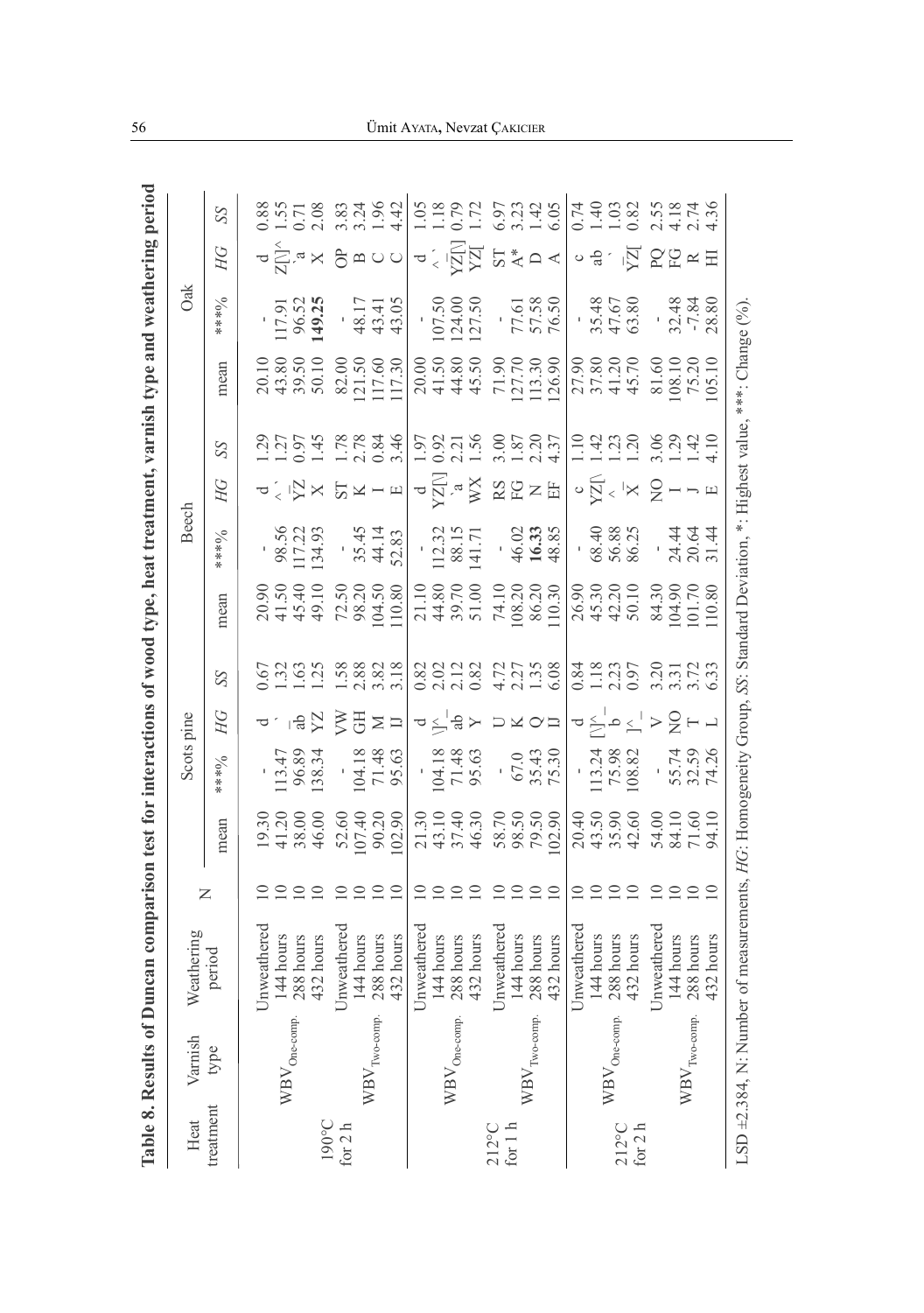While some researchers [Yalınkılıç et al. 1999; Esser et al. 1999; Decker et al. 2004; Gunduz 2018; Ozen and Sonmez 1999; Baysal et al. 2021] have reported an increase in the PH value after weathering, in other research it has been reported to decrease [Ulay 2018]. This is likely due to the use of wood species with different anatomical characteristics and varnish types with different chemical properties.

Some authors have given explanations for the increase in hardness after aging. Decker et al. [2004] reported in their study that the hardness of UV-cured PU-acrylate varnish with water solvent applied to a 30 μm thickness increased after aging. In addition, they stated that in the degradation mechanism caused by the aging process, urethane (C–NH) bonds would be most sensitive to UV radiation. Esser et al. [1999] reported very good results for the hardness and ability to overlay of water-soluble surface coatings, which form bonds through reaction drying and cross-molecular bonds. They also found that layer hardness increased with the aging effect. Cakicier [2007] reported that there was an increase in layer hardness due to the aging effect, and there was no difference between the values obtained after aging for 144 h and 288 h. He stated that the temperature effect, which increases during the aging process, increases crosslinks between varnish molecules, which leads to an increase in the hardness of polymeric layers. According to Perrin et al. [2001], using alkyd, urethane and chlorinate polymers, an increase in acidic conditions with UV aging causes hydrolysis and a decrease in hardness. Holzhausen et al. [2002] stated that physical and chemical aging creates internal stress in the structure of organic varnish/paint systems and causes an increase in fragility. In addition, they reported that the layer temperatures at which resistance to cracking was highest were 25°C, 40°C, and 60°C. They also stated that layers attained a very hard and brittle structure at temperatures of 80°C and above.

### **Conclusions**

The following results were obtained in this study:

- Analysis of variance results showed significance for all tests.
- In this study of heat-treated wood material surfaces, it was determined that it would be appropriate to use wood preservatives in the impregnation process and apply filling varnishes according to the dipping method, with two layers of dipping, and after the impregnation process, it would be appropriate to work with 400 grit water sandpaper on the wood material surfaces.
- At the wood type level, PH value was highest in oak and lowest in Scots pine. Oak wood samples gave the highest value among samples that were heat-treated, varnished, and aged under the same conditions. This can be assumed to be due to the differences in anatomical structure between the wood species used.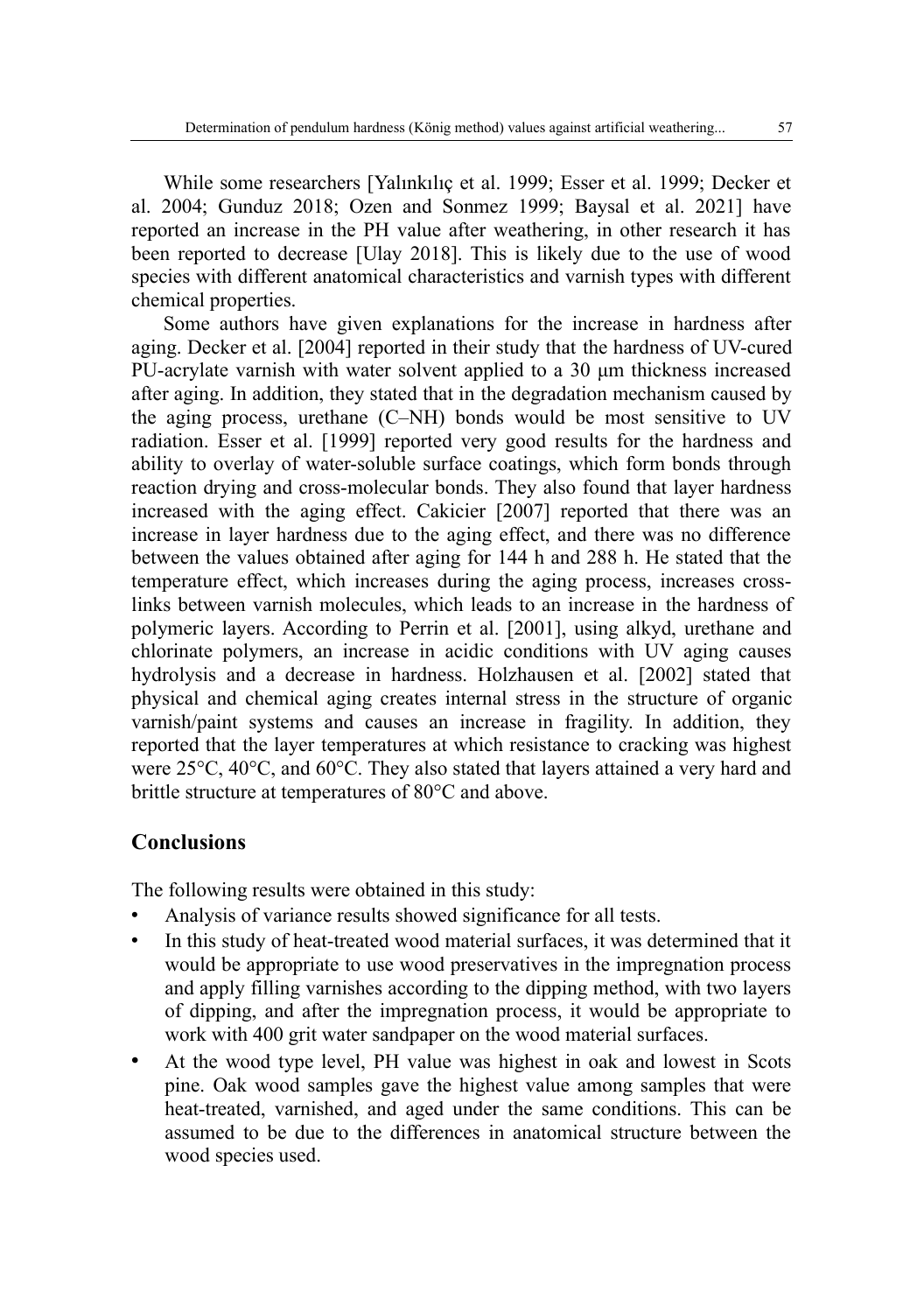- At the heat treatment level, the highest PH values were determined in samples heat-treated at 190°C for 2 h, and the lowest in the samples heattreated at 212°C for 2 h. It was observed that the "temperature" and "time" factors in the heat treatment application have an effect on the PH value. It was found that as the temperature increased, the PH value decreased.
- At the varnish type level, the PH value was determined to be highest for  $WBV_{Two\text{-comp.}}$  and lowest for  $WBV_{One\text{-comp.}}$  It can be concluded that this is due to the structural properties of the resin used in the production of  $WBV<sub>Two-comp.</sub>$ . The  $WBV<sub>Two-comp.</sub>$  used in the study has reaction drying properties. It is likely that the surface hardness of these varnishes is higher than that of  $WBV_{One-comp.}$  due to their molecular size and molecular weight.
- At the level of weathering time, the highest PH value was determined in the samples with 432 h weathering, and the lowest in unweathered samples. Accordingly, long-term weathering increased the surface hardness of the varnish layers.

In future studies, it will be important to compare the results obtained with various aging methods (natural, xenon lamp, UV-B-313 lamp, and UV-C lamp) applied to the materials obtained by applying  $WBV_{One-comp.}$  and  $WBV_{Two-comp.}$  to the surfaces of heat-treated wood materials. In addition, it is important to test other wood species and different heat treatment methods which are known to be important in the furniture industry.

#### **References**

- **Anonymous** [2003]: ThermoWood Handbook, Finnish ThermoWood Association, Helsinki, Finland
- **Ayata U.** [2014]: Determination of the resistance of water based layers on some heat treated (ThermoWood) wood species against accelerated UV aging, Duzce University, Graduate School of Natural and Applied Sciences, Department of Forest Industry Engineering, Doctoral Thesis, Duzce, Turkey
- **Aykaç S., Sofuoğlu S.D.** [2021]: Investigation of the effect of varnish types on surface properties used in bamboo wooden material. Journal of Polytechnic. DOI: 10.2339/ politeknik.683277
- **Baysal E., Toker H., Gündüz A., Altay C., Küçüktüvek M., Peker H.** [2021]: Weathering characteristics of impregnated and coated Calabrian pine wood. Maderas. Ciencia y tecnología 23: 31: 1-10. DOI: 10.4067/s0718-221x2021000100431
- **Bazyar B.** [2012]: Decay resistance and physical properties of oil heat treated aspen wood. BioResources 7 [1]: 696-705
- **Bozkurt A.Y., Erdin N.** [2000]: Odun Anatomisi, I.Ü. Orman Fakültesi, Dilek Matbaası, Istanbul 466: 360
- **Bozkurt Y.** [1992]: Odun Anatomisi. İ.Ü. Orman Fakültesi, İ. Ü. Basımevi ve Film Merkezi, 415, sf 298, İstanbul, Turkey
- **Bozkurt Y., Göker Y., Erdin N.** [1993]: Emprenye Tekniği, İ.Ü. Orman Fakültesi Yayınları, İstanbul, Turkey, 3779 [425]: 125 and 429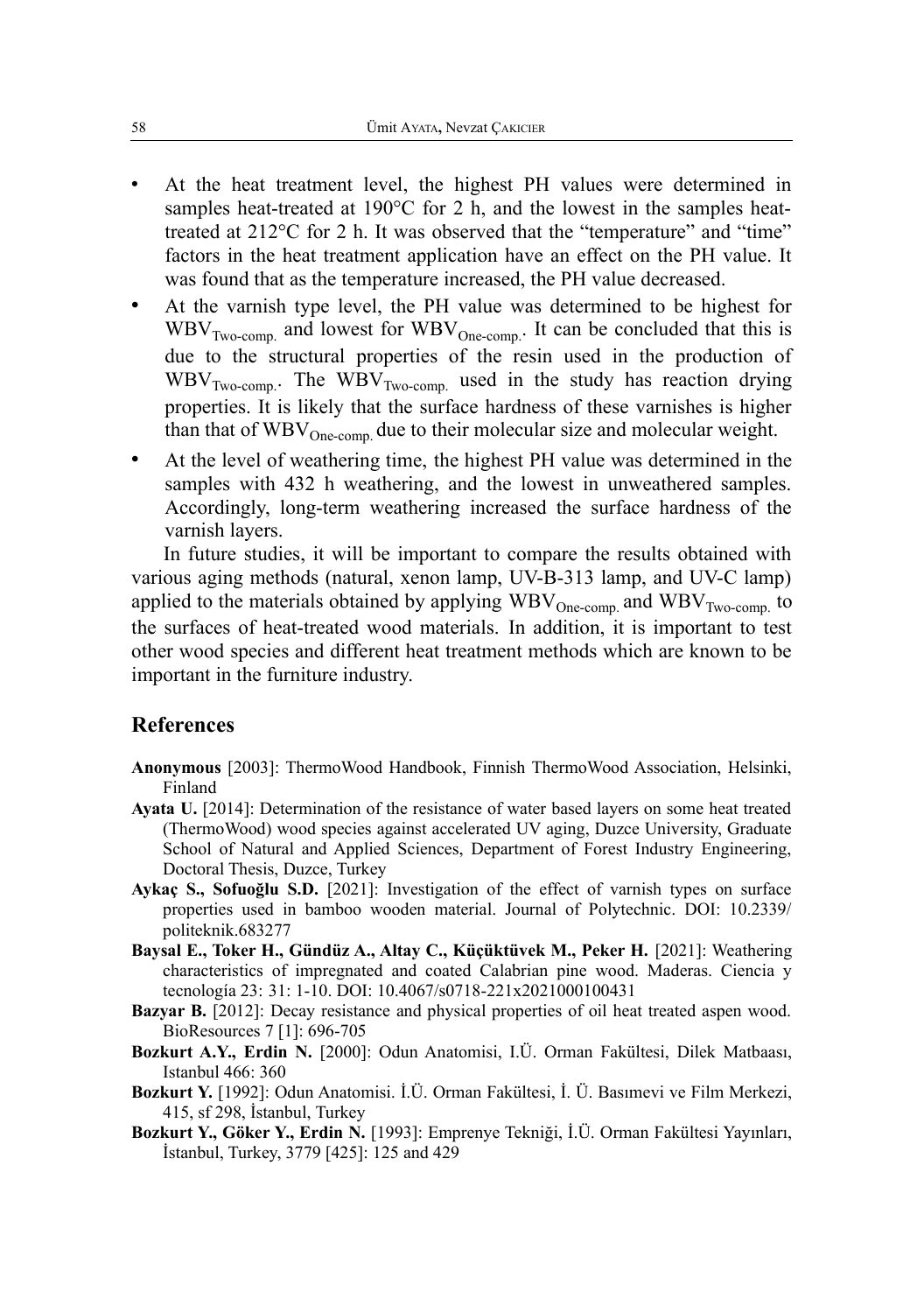- **Cakicier N.** [2007]: Changes due to weathering of surface finishing layers of wood, İstanbul University, Institute of Science and Technology, PhD Thesis, Istanbul, Turkey
- **Cakicier N., Ayata U., Gurleyen T., Gurleyen L., Esteves B.** [2017]: Effects of QUV accelerated aging on pendulum hardness resistance of synthetic varnish and water-based varnish layers applied on heat-treated (TermoWood) European Alder, American Ash, white poplar and white willow woods, II. International Igdir Symposium (IGDIRSEMP 2017), October 9-11, Igdir, Turkey, 26
- **Choi J.H., Kim H.J.** [2006]: Three hardness test methods and their relationship on UV curable epoxyacrylate coatings for wooden flooring systems. Journal of Industrial Engineering Chemistry 12 [3]: 412-416
- **Decker C., Masson F., Schwalm R.** [2004]: Weathering resistance of waterbased UV-cured polyurethane-acrylate coatings. Polymer Degradation and Stability 83: 309-320
- **Elaieb M., Candelier K., Pétrissans A., Dumarçay S., Gérardin P., Pétrissans M.** [2015]: Heat treatment of Tunisian soft wood species: Effect on the durability, chemical modifications and mechanical properties. Maderas. Ciencia y tecnología 17 [4]: 699-710. DOI: 10.4067/S0718-221X2015005000061
- **Esser R.J., Devona J.E., Setzke D.E., Wagemans L.** [1999]: Waterbased crosslinkable surface coatings. Progress in Organic Coatings 36: 45-52
- **Esteves B.M., Domingos I.J., Pereira H.M.** [2008]: Pine wood modification by heat treatment in air. BioResources 3 [1]: 142-154
- **Goktas O., Toker H.,** [2010]: Effects of the traditional Turkish art of marbling (Ebru) techniques on the adhesion, hardness, and gloss of some finishing varnishes. Forest Products Journal 60 [7/8]: 648-653
- **Gunduz A.** [2018]: Determination of the effects of copper based chemicals on the performance of varnishes in accelerated- aging, Mugla Sitki Koçman University, Woodwork Industry Industrial Engineering Dept., Institute of Science and Technology, Master Thesis, Mugla, Turkey
- **Hidayat W., Jang J.H., Park S.H., Qi Y., Febrianto F., Lee S.H., Kim N.H.** [2015]: Effect of temperature and clamping during heat treatment on physical and mechanical properties of Okan (*Cylicodiscus gabunensis* [Taub.] Harms) wood. BioResources 10 [4]: 6961-6974. DOI: 10.15376/biores.10.4.6961-6974
- Holzhausen U., Millow S., Adler H.J.P. [2002]: Studies on The Thermal Ageing of Organic Coatings, Wiley-WCH Verlag GmbH, Weinheim, [online], www.interscience.wiley.com [01 Mmay 2013]
- **Huang Z., Ma X., Qiao Z., Wang S., Jing X.** [2014]: Pendulum hardness of polyurethane coatings during curing, Pigment & Resin Technology 43 [5]: 271-276. DOI: 10.1108/PRT-11-2012-0032
- **Kazan, B.** [2009]: Su bazlı vernik uygulanmış yüzey üzerindeki ısıl işlemin etkileri. Dumlupınar Üniversitesi, Fen Bilimleri Enstitüsü, Mobilya ve Dekorasyon Eğitimi Ana Bilim Dalı, Furniture And Decoration Education, Master's Thesis, Dumlupınar, Turkey
- **Kılıç K.** [2019]: Performance properties of finishing in natural aged wood material, Gazi University, Graduate School of Natural and Applied Sciences, M.Sc. Thesis, Ankara, **Turkey**
- **Kim Y.K., Kwon G.J., Kim A.R., Lee H.S., Purusatama B., Lee S.H., Kang C.W., Kim N.H.** [2018]: Effects of heat treatment on the characteristics of royal paulownia (*Paulownia tomentosa* (Thunb.) Steud.) Wood Grown in Korea. Journal of the Korean Wood Science and Technology 46 [5]: 511-526. DOI: 10.5658/WOOD.2018.46.5.511
- **Lukmandaru G., Susanti D., Widyorini R.** [2018]: Chemical properties of modified mahogany wood by heat treatment. Jurnal Penelitian Kehutanan Wallacea 7 [1]: 37-46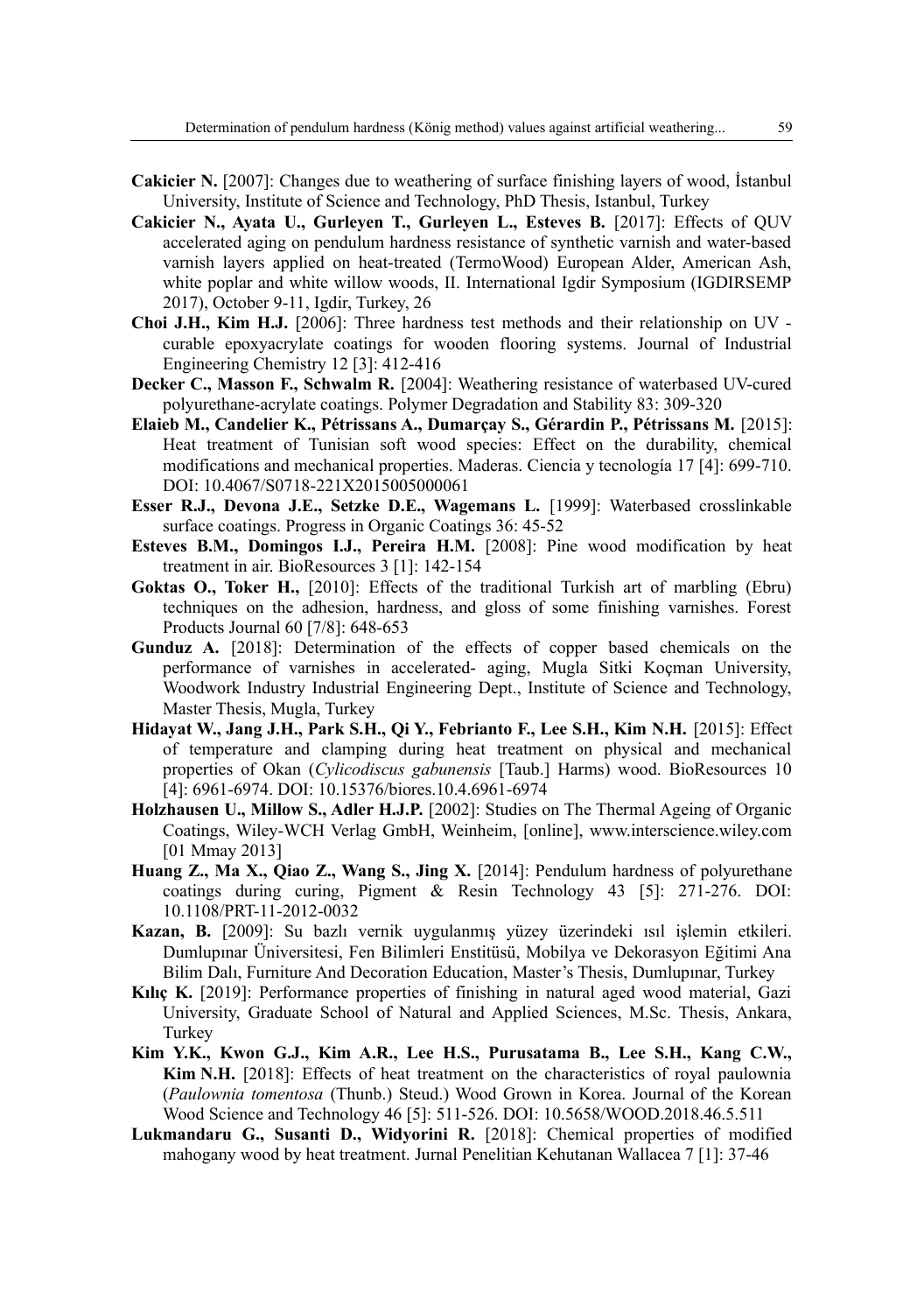- **Marrion A.R.** [2004]: The Chemistry and Physics of Coatings, 2nd ed., Royal Society of Chemistry, Piccadilly, London, UK
- **Ozen R., Sonmez A.** [1999]: Effect of exterior exposure on the hardness of varnishes coating. Turkish Journal of Agriculture and Forestry 23: 323-328
- Peker H. [1997]: Efficiency of treatment chemicals materials to varnishes used on surfaces of furniture, KTU, Ankara, Turkey
- **Peker H.** [2015]: Using various mordan-water solvent varnish of waste tea extract dye on wood and effect of hardness change, Journal of Polytechnic 18 [2]: 73-78. DOI: 10.2339/2015.18.2
- **Pelit H.** [2007]: The effect of wood's moisture content on layer properties of water borne varnishes, Gazi University, Institute of Science, M.Sc. Thesis, Ankara, Turkey
- **Pelit H.** [2014]: The effects of densification and heat treatment on finishing process with some technological properties of eastern beech and Scots pine, Gazi University, Graduate School of Natural and Applied Sciencies, Ph.D. Thesis, Ankara, Turkey
- Perrin F.X., Irigoyen M., Aragon E., Vernet J.L. [2001]: Evaluation of accelerated weathering tests for three paint systems: a comparative study of their ageing behaviour. Polymer Degradation and Stability 72: 115-124
- **Sarica M.** [2006]: Effects of boric combinations and impregnation process on resistance of hardness and abrasion of some wooden materials and varnishes. Gazi University, Institute of Science and Technology, M.Sc. Thesis, Ankara, Turkey
- **Schwalm R.** [2007]: UV Coatings: Basics, Recent Developments and New Applications, Elsevier, Amsterdam; London
- **Sonmez A.** [1989]: Durability of varnishes used on surfaces of wooden furniture against important physical mechanical and chemical effects, Gazi University, Institute of Science and Technology, Ph.D. Thesis, Ankara, Turkey
- **Ulay G.** [2018]: Investigation of the effect on performance of the varnish layer of the thermal modification and UV aging process applied to some of the wood species used in yachts and boat furniture, Duzce University, Graduate School of Natural and Applied Sciences, Department of Forestry Industrial Engineering, Doctoral Thesis, Duzce, Turkey
- **Won K.R., Kim T.H., Hwang K.K., Chong S.H., Hong N.E., Byeoni H.S.** [2012]: Effect of heat treatment on the bending strength and hardness of wood. Journal of the Korean Wood Science and Technology 40 [5]: 303-310. DOI: 10.5658/WOOD.2012.40.5.303
- **Yalınkılıç M.K., Ilhan R., Imamura Y., Takahashi M., Demirci Z., Yalınkılıç A.C., Peker H.** [1999]: Weathering durability of CCB-impregnated wood for clear varnish coatings. Journal of Wood Science 45: 502-514

#### **List of standards**

- **ANS/ISO 1522:1998** Paints and varnishes pendulum-damping test approved as an American National Standard by ASTM International
- **ASTM D 1644-01**:**2006** Standard Test Methods for Nonvolatile Content of Varnishes, American Society for Testing and Materials, West Conshohocken, Pennsylvania, USA.
- **ASTM D 6132**:**2008** Standard test method for nondestructive measurement of dry film thickness of applied organic coatings using an ultrasonic gage
- **ASTM G 154-06**:**2006** Standard practice for operating fluorescent light apparatus for UV exposure of nonmetallic materials, ASTM, USA, 2-8
- **TS 5723**:**1988** Wood preservation Penetration test, Turkish Standards Institution, Ankara, Turkey.
- **TS 642 ISO 554**:**1997** Standard atmospheres for conditioning and/or testing; Specifications, Turkish Standards Institution, Ankara, Turkey